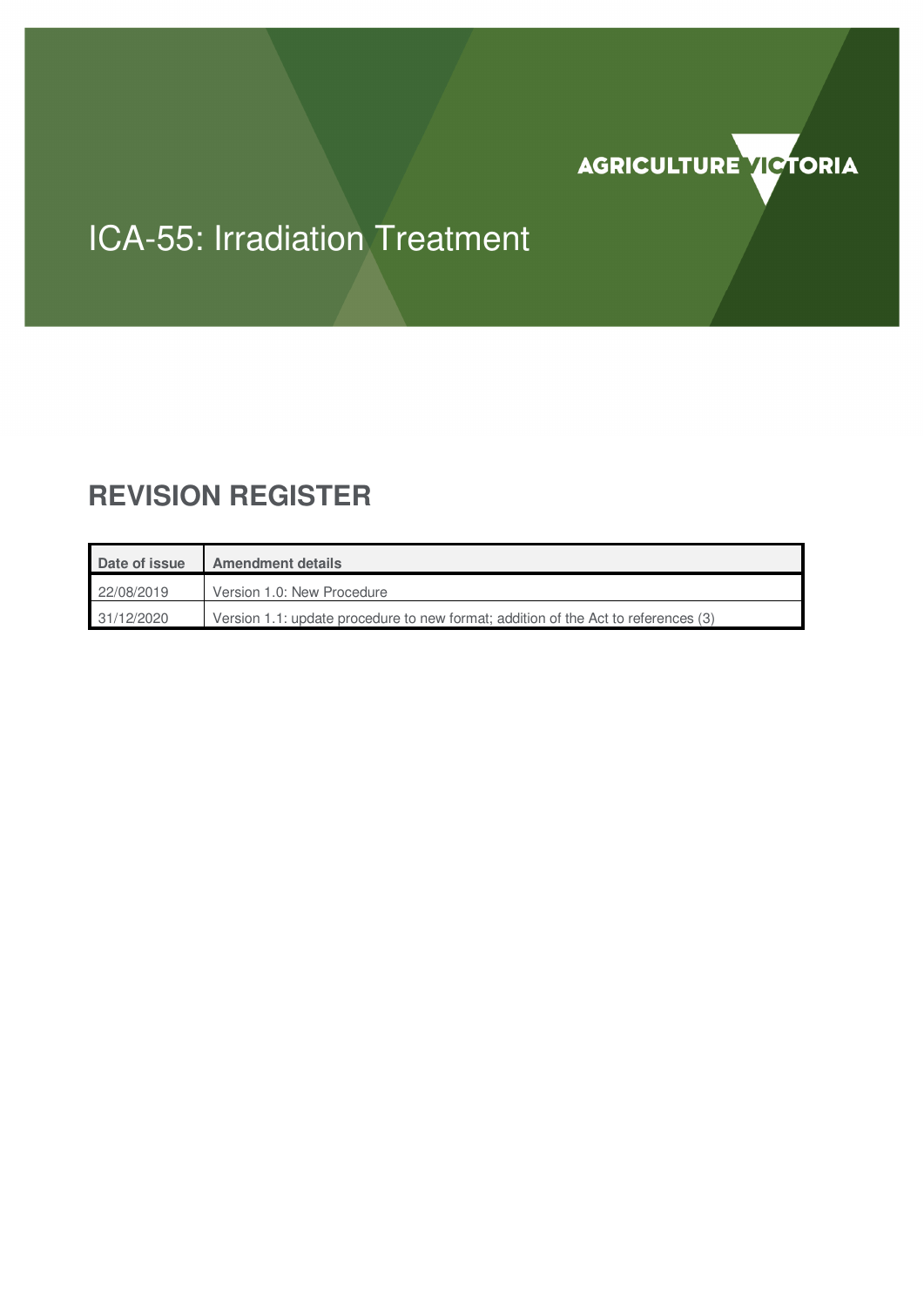Authorised and published by the Victorian Government Department of Jobs, Precincts and Regions 1 Spring Street Melbourne Victoria 3000 Telephone (03) 9651 9999

© Copyright State of Victoria, Department of Jobs, Precincts and Regions 2020

ISBN 978-1-76090-361-9 (pdf/online/MS word).

For more information contact the DJPR Customer Service Centre 136 186.

This document is also available in PDF format on the internet at www.agriculture.vic.gov.au

#### **Disclaimer**

This publication may be of assistance to you but the State of Victoria and its employees do not guarantee that the publication is without flaw of any kind or is wholly appropriate for your particular purposes and therefore disclaims all liability for any error, loss or other consequence which may arise from you relying on any information in this publication.

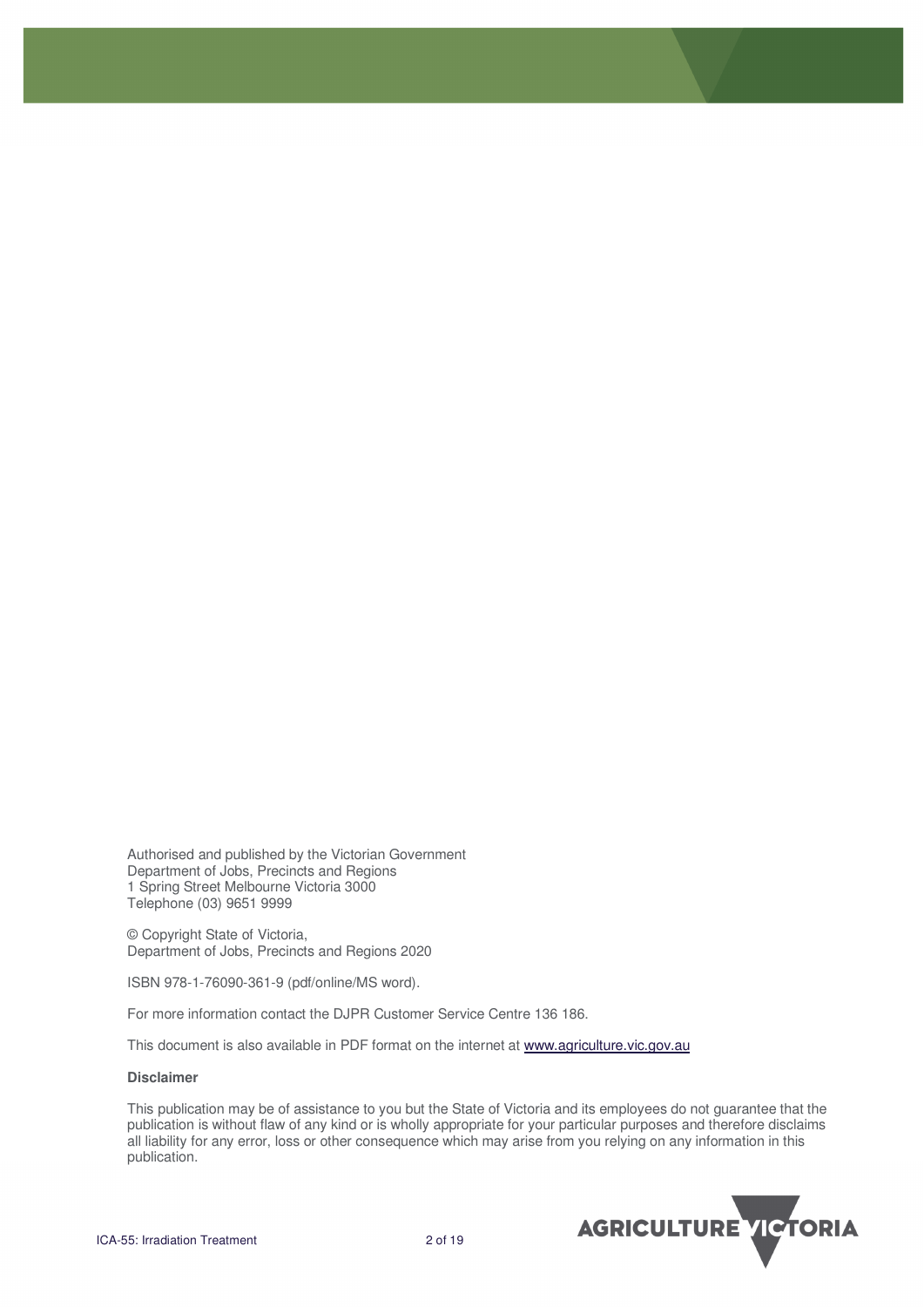# **TABLE OF CONTENTS**

| 1              | Purpose     |                |                                                                   | 5          |
|----------------|-------------|----------------|-------------------------------------------------------------------|------------|
| $\mathbf{2}$   | Scope       |                |                                                                   | 5          |
| 3              |             | References     |                                                                   | 5          |
| 4              | Definitions |                |                                                                   | 6          |
| 5              |             | Responsibility |                                                                   | $\hbox{9}$ |
|                |             |                |                                                                   |            |
| 6              |             | Requirement    |                                                                   | 10         |
| $\overline{7}$ | Procedure   |                |                                                                   | 10         |
|                | 7.1         |                | <b>Irradiation Facility Requirements</b>                          | 10         |
|                |             |                | 7.1.1 Facility Plan                                               | 11         |
|                |             |                | 7.1.2 Radiation Source                                            | 11         |
|                |             |                | 7.1.3 Irradiator and Irradiator Equipment Maintenance             | 11         |
|                | 7.2         |                | Equipment calibration and test                                    | 12         |
|                | 7.3         |                | Dose Mapping                                                      | 12         |
|                | 7.4         | Dosimetry      |                                                                   | 13         |
|                | 7.5         |                | Pre-Treatment                                                     | 13         |
|                |             |                | 7.5.1 Product receival                                            | 13         |
|                |             |                | 7.5.2 Identification and Control of Treated and Untreated Product | 13         |
|                | 7.6         | Treatment      |                                                                   | 14         |
|                | 7.7         |                | Nonconforming Product                                             | 14         |
|                | 7.8         |                | <b>Treatment Records</b>                                          | 14         |
|                | 7.9         |                | <b>Post Treatment Security</b>                                    | 15         |
|                | 7.10        | Dispatch       |                                                                   | 15         |
|                |             |                | 7.10.1 Package Identification                                     | 15         |
|                |             |                | 7.10.2 Package Labelling                                          | 16         |
|                |             |                | 7.10.3 Assurance Certificates                                     | 16         |
|                |             |                | 7.10.4 Assurance Certificate Distribution                         | 16         |
| 8              |             | Accreditation  |                                                                   | 16         |
|                | 8.1         |                | Application for Accreditation                                     | 16         |
|                |             |                | 8.1.1 Required application documents                              | 16         |
|                | 8.2         | Audit process  |                                                                   | 17         |
|                |             |                | 8.2.1 Initial audit                                               | 17         |
|                |             |                | 8.2.2 Compliance Audits                                           | 17         |
|                |             |                | 8.2.3 Re-Accreditation                                            | 17         |
|                | 8.3         |                | Certificate of Accreditation                                      | 17         |
|                | 8.4         |                | Non-conformances and Sanctions                                    | 18         |
|                |             |                | 8.4.1 Non-conformances                                            | 18         |

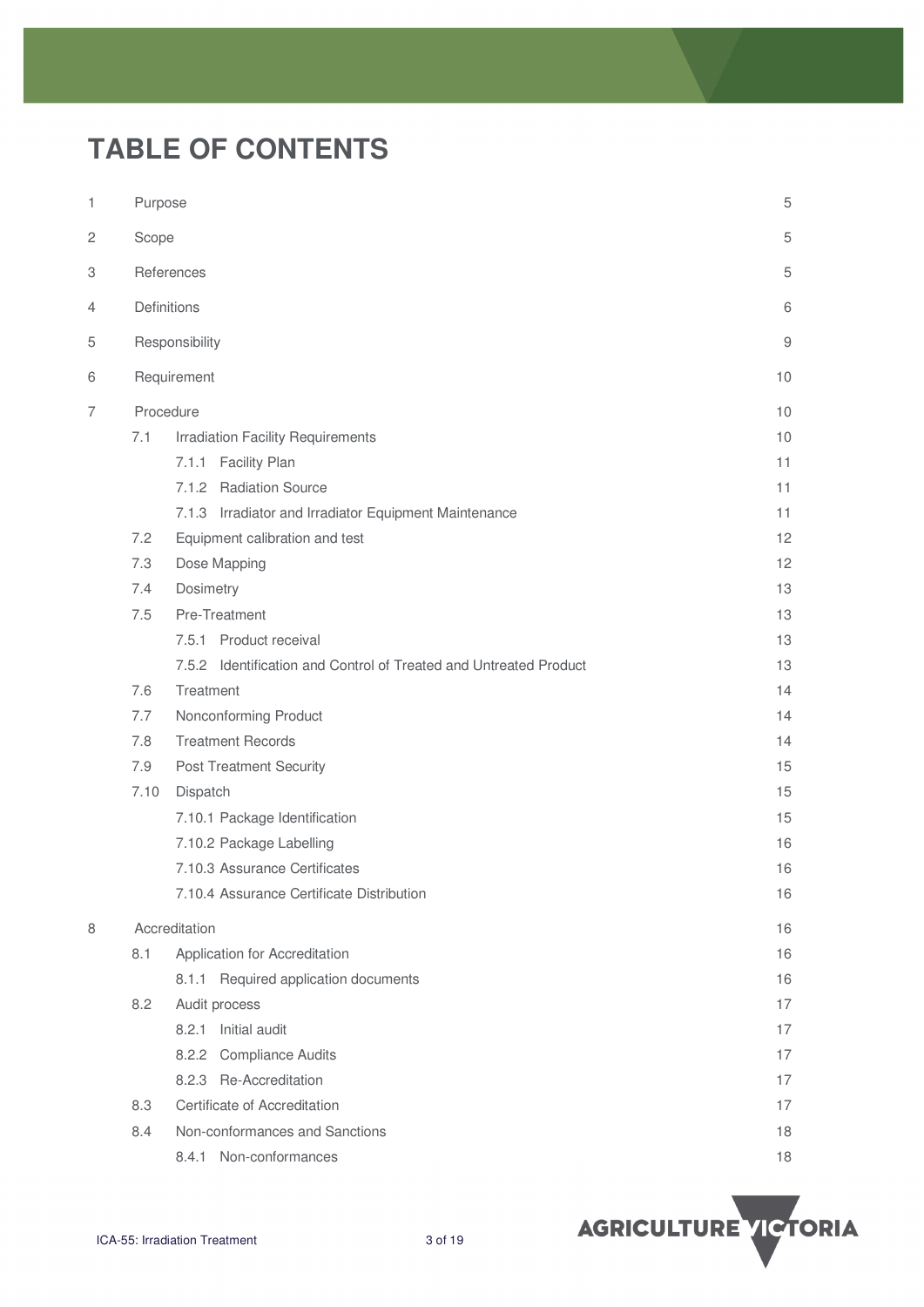|    |     | 8.4.2 Incident Reports            | 18 |
|----|-----|-----------------------------------|----|
|    |     | 8.4.3 Suspension and Cancellation | 18 |
|    |     | 8.4.4 Prosecution                 | 18 |
|    | 8.5 | <b>Charging Policy</b>            | 18 |
| 9  |     | Records and Document Control      | 19 |
|    | 9.1 | <b>ICA System Records</b>         | 19 |
|    | 9.2 | ICA System Documentation          | 19 |
| 10 |     | Attachments                       | 19 |

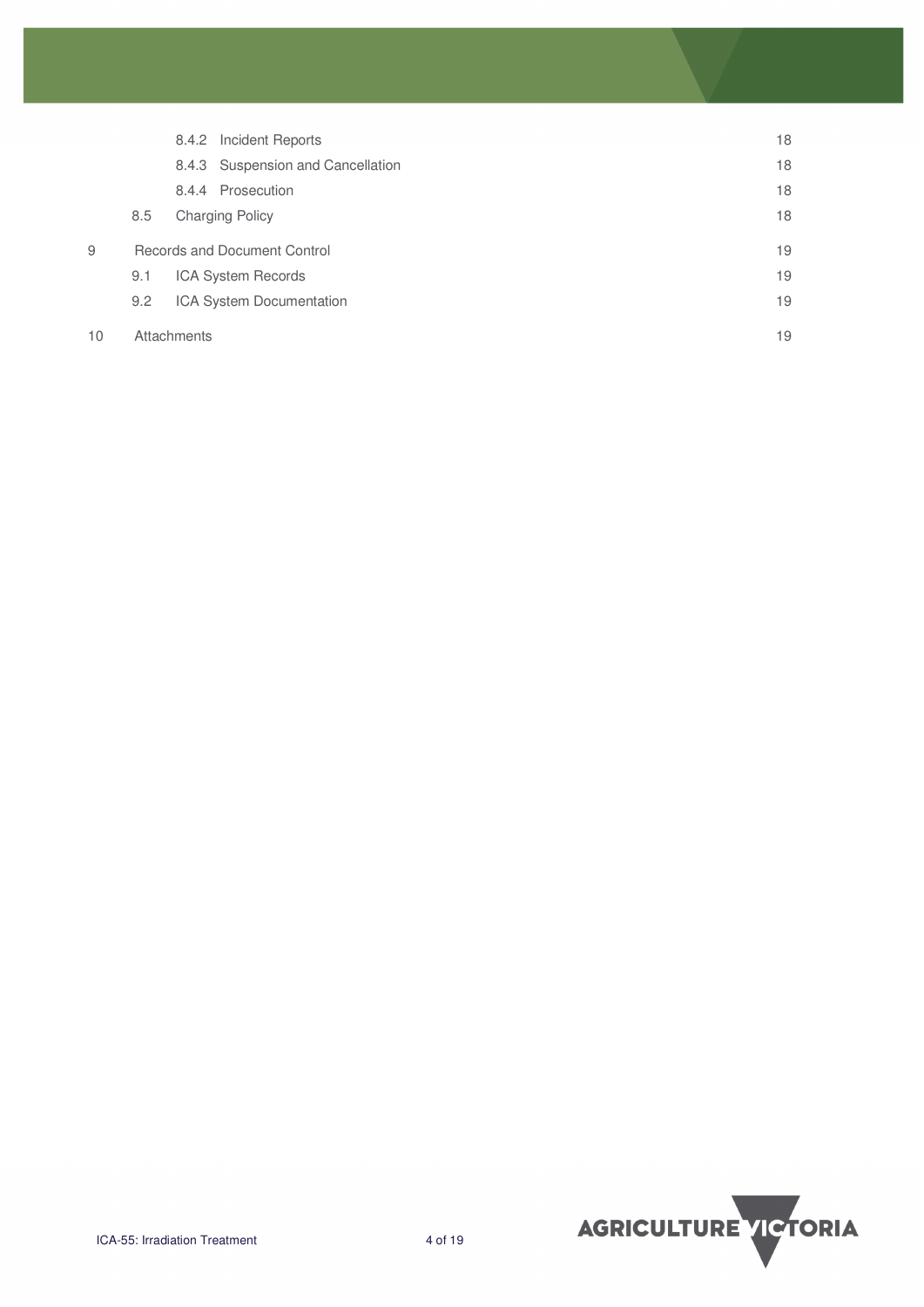## **1 Purpose**

The purpose of this procedure is to describe:

- the principles of operation, design features and standards required for irradiation facilities; and
- the responsibilities and actions of personnel;

that apply to the certification of irradiated product under an Interstate Certification Assurance (ICA) arrangement.

## **2 Scope**

This procedure covers all certification of irradiated product by a business operating under an ICA arrangement in Victoria.

This procedure covers the requirements for fruit fly and other plant pests where the requirements in section 6 are a specified condition of entry of an interstate quarantine authority.

#### **This procedure does not abrogate or override the responsibility of irradiation facilities to comply with the legislative requirements as prescribed in the Radiation Act 2005 and the Food Act 1984.**

Certification of irradiated product under this Operational Procedure may not be an accepted quarantine entry condition for all product to all intrastate or interstate markets.

Some intrastate or interstate markets may require additional quarantine certification as a condition of entry.

It is the responsibility of the business consigning the product to ensure compliance with all applicable quarantine requirements.

Information on interstate quarantine requirements can be obtained from a local Agriculture Victoria Officer or the plant quarantine service in the destination state or territory.

# **3 References**

| Act                         | The Plant Biosecurity Act 2010 (the Act)                                                                                                                                           |
|-----------------------------|------------------------------------------------------------------------------------------------------------------------------------------------------------------------------------|
| <b>PSW-02</b>               | Guide for Completion of Plant Health Assurance Certificates                                                                                                                        |
|                             | Guidelines for the Audit and Accreditation of Irradiation Facilities used for<br>Sanitary and Phytosanitary Treatment of Food and Agricultural Products, 2010.<br>Vienna, Austria. |
| ISPM No. 18, FAO Rome       | Guidelines for the use of irradiation as a phytosanitary measure, 2003.                                                                                                            |
| <b>FSANZ Standard 1.5.3</b> | Food Standard Australia New Zealand, Irradiation of Food (Issue 53)                                                                                                                |
| <b>ISO/ASTM 51261</b>       | Guide for Selection and Calibration of Dosimetry Systems for Radiation<br>Processing                                                                                               |

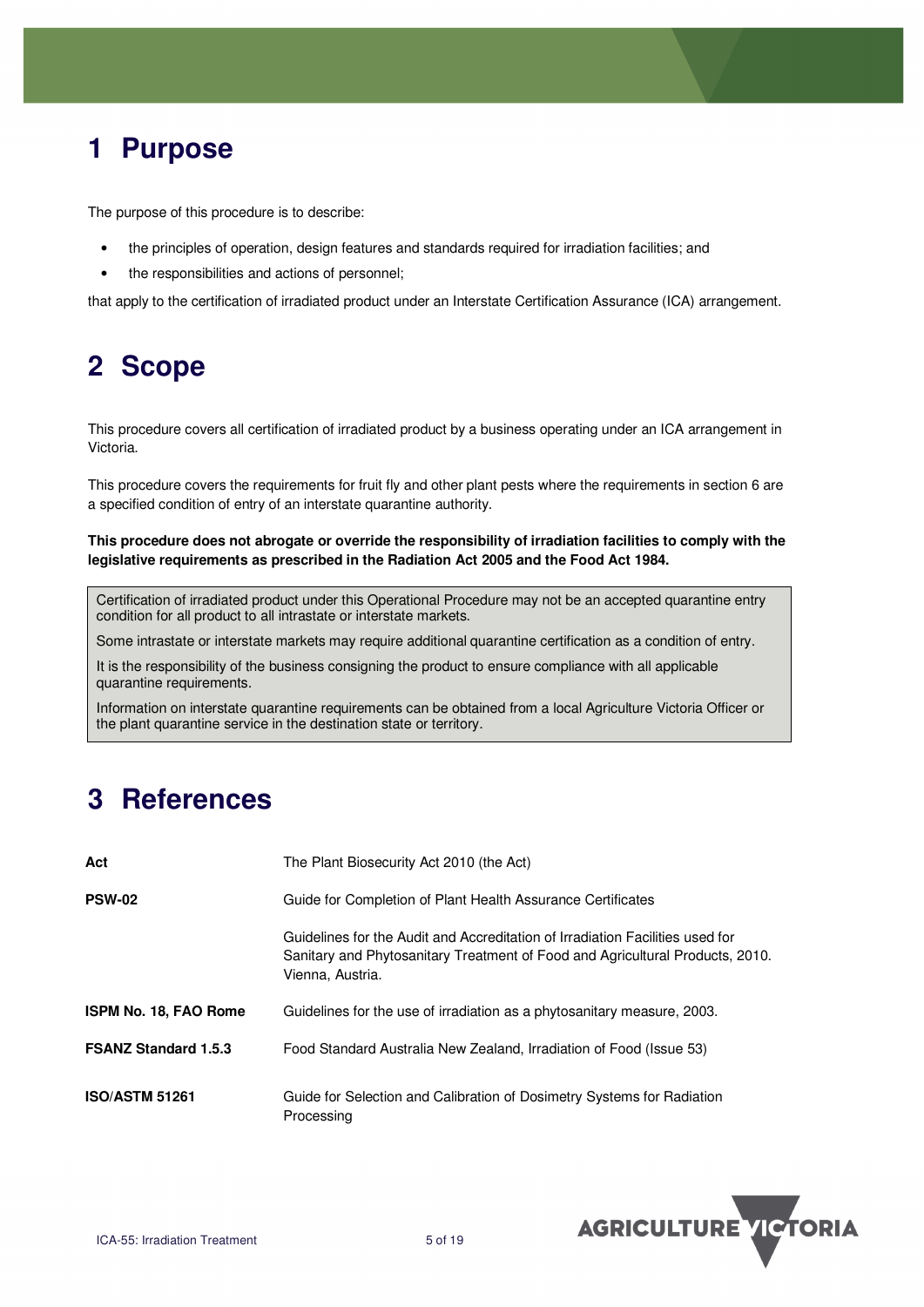| <b>ISO/ASTM 51275</b>    | Practice for using Radiochromic film                                                                                 |
|--------------------------|----------------------------------------------------------------------------------------------------------------------|
| <b>ISO/ASTM 51276</b>    | Practice for use of a polymethylmethacrylate dosimetry system                                                        |
| <b>ISO/ASTM 51538</b>    | Practice for use of the ethanol-chlorobenzene dosimetry system                                                       |
| <b>ISO/ASTM 51607</b>    | Practice for use of the alanine-EPR dosimetry system                                                                 |
| <b>ISO/ASTM 51631</b>    | Practice for use of calorimetric dosimetry systems for electron beam dose<br>measurements and dosimeter calibrations |
| <b>ISO/ASTM F1355-06</b> | Standard guide for irradiation of fresh agricultural produce as a phytosanitary<br>treatment                         |

# **4 Definitions**

| <b>Accredit</b>                         | means to authorise nominated staff within a business to issue assurance<br>certificates.                                                                                                                                                                    |  |
|-----------------------------------------|-------------------------------------------------------------------------------------------------------------------------------------------------------------------------------------------------------------------------------------------------------------|--|
| <b>Accrediting Authority</b>            | means the government department responsible for accrediting a business under<br>this protocol in the exporting State or Territory.                                                                                                                          |  |
| Act                                     | means the Plant Biosecurity Act 2010 (the Act).                                                                                                                                                                                                             |  |
| <b>Application for</b><br>Accreditation | means an Application for Accreditation of a business for an Interstate<br>Certification Assurance (ICA) arrangement.                                                                                                                                        |  |
| <b>Assurance Certificate</b>            | means a Plant Health Assurance Certificate (PHAC).                                                                                                                                                                                                          |  |
| <b>ASTM</b>                             | American Society for Testing and Materials.                                                                                                                                                                                                                 |  |
| Audit                                   | means the verification activity for evaluation of conformance or non-conformance<br>with accreditation requirements.                                                                                                                                        |  |
| <b>Authorised Inspector</b>             | means an inspector authorised under the Act.                                                                                                                                                                                                                |  |
| <b>Authorised Signatory</b>             | means an employee of an ICA accredited business whose name and specimen<br>signature is provided on the business's Authorised Signatory form.                                                                                                               |  |
| <b>Business</b>                         | means the legal entity responsible for the operation of the facility and ICA<br>arrangement detailed on the business's Application for Accreditation.                                                                                                       |  |
| <b>Calibration</b>                      | means values represented by a material measure or a reference material, and<br>the corresponding values realised by standards.                                                                                                                              |  |
| <b>Certification Assurance</b>          | means a voluntary arrangement between the Accrediting Authority and a<br>business that demonstrates effective in-house quality management and provides<br>assurance through documented procedures and records that produce meets<br>specified requirements. |  |
| <b>Certified/Certification</b>          | means covered by a valid Plant Health Assurance Certificate.                                                                                                                                                                                                |  |

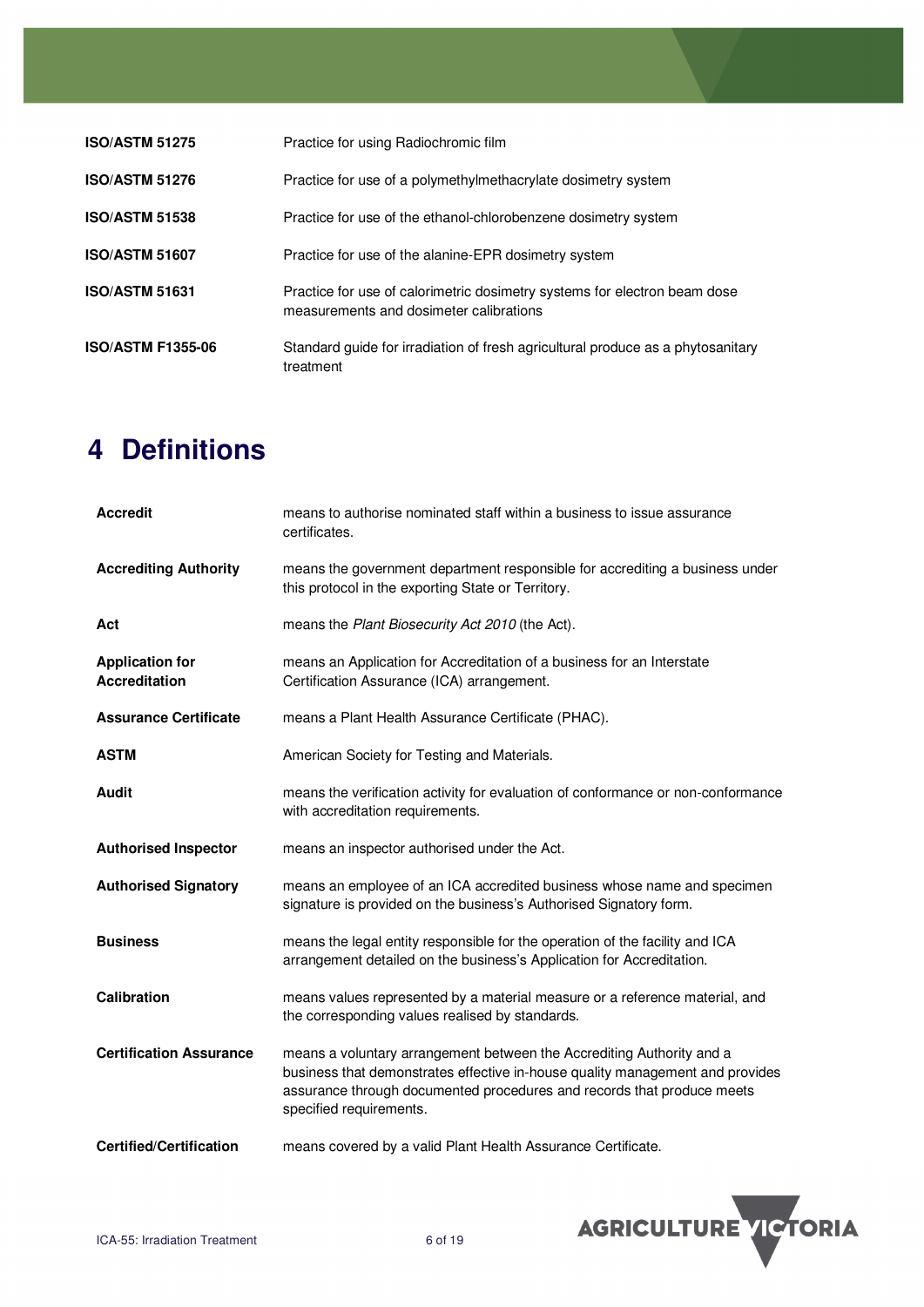| <b>Certified product</b>                                  | means product certified under this procedure.                                                                                                                                                             |
|-----------------------------------------------------------|-----------------------------------------------------------------------------------------------------------------------------------------------------------------------------------------------------------|
| Consignment                                               | means a quantity of product presented on one Plant Health Assurance<br>Certificate. A consignment may contain a number of lots.                                                                           |
| Commodity                                                 | means a type of plant, plant product or other article being moved for trade or<br>other purpose.                                                                                                          |
| <b>Cross-contamination</b>                                | means a process where one product is contaminated directly or indirectly by the<br>exchange of contaminants from another product and/or raw material.                                                     |
| Dose or absorbed dose                                     | means the quantity of ionizing radiation energy imparted per unit mass of a<br>specified material.                                                                                                        |
|                                                           | The unit of absorbed dose is the gray (Gy) where 1 Gy is equivalent to the<br>absorption of 1 joule per kilogram.                                                                                         |
| Dose distribution                                         | means the spatial variation of absorbed dose throughout the process load,<br>integrated over a complete treatment. The extreme values are the maximum<br>dose (Dmax) and the minimum dose (Dmin).         |
| Dose mapping                                              | means the measurement of dose distribution and variability in material irradiated<br>under specified conditions.                                                                                          |
| <b>Dosimeter</b>                                          | means a device which has a reproducible, measurable response to radiation,<br>which can be used to measure the absorbed dose in a given system.                                                           |
| <b>Dosimetry</b>                                          | means the measurement of absorbed dose by the use of dosimeters.                                                                                                                                          |
| <b>Dosimetry system</b>                                   | means the procedures and interrelated elements used for determining absorbed<br>dose, including dosimeters, instruments and associated reference standards.                                               |
| <b>Food irradiation</b>                                   | means the process of exposing food to ionizing radiation.                                                                                                                                                 |
| <b>Fruit fly</b>                                          | means fruit fly of the family Tephritidae.                                                                                                                                                                |
| <b>FSANZ</b>                                              | means Food Standards Australia New Zealand.                                                                                                                                                               |
| <b>ICA</b>                                                | means Interstate Certification Assurance.                                                                                                                                                                 |
| <b>Interstate Certification</b><br><b>Assurance (ICA)</b> | means a system of Certification Assurance developed to meet the requirements<br>of State and Territory governments for the certification of produce for interstate<br>and intrastate quarantine purposes. |
| Inspector                                                 | means an inspector appointed under the Plant Biosecurity Act (2010).                                                                                                                                      |
| <b>Irradiation</b>                                        | means a process of exposing material to ionizing radiation.                                                                                                                                               |
| <b>Irradiation container</b>                              | means a holder in which product is transported through the irradiator. The holder<br>can be a carrier, cart, tray, product carton, pallet, tote or other container.                                       |

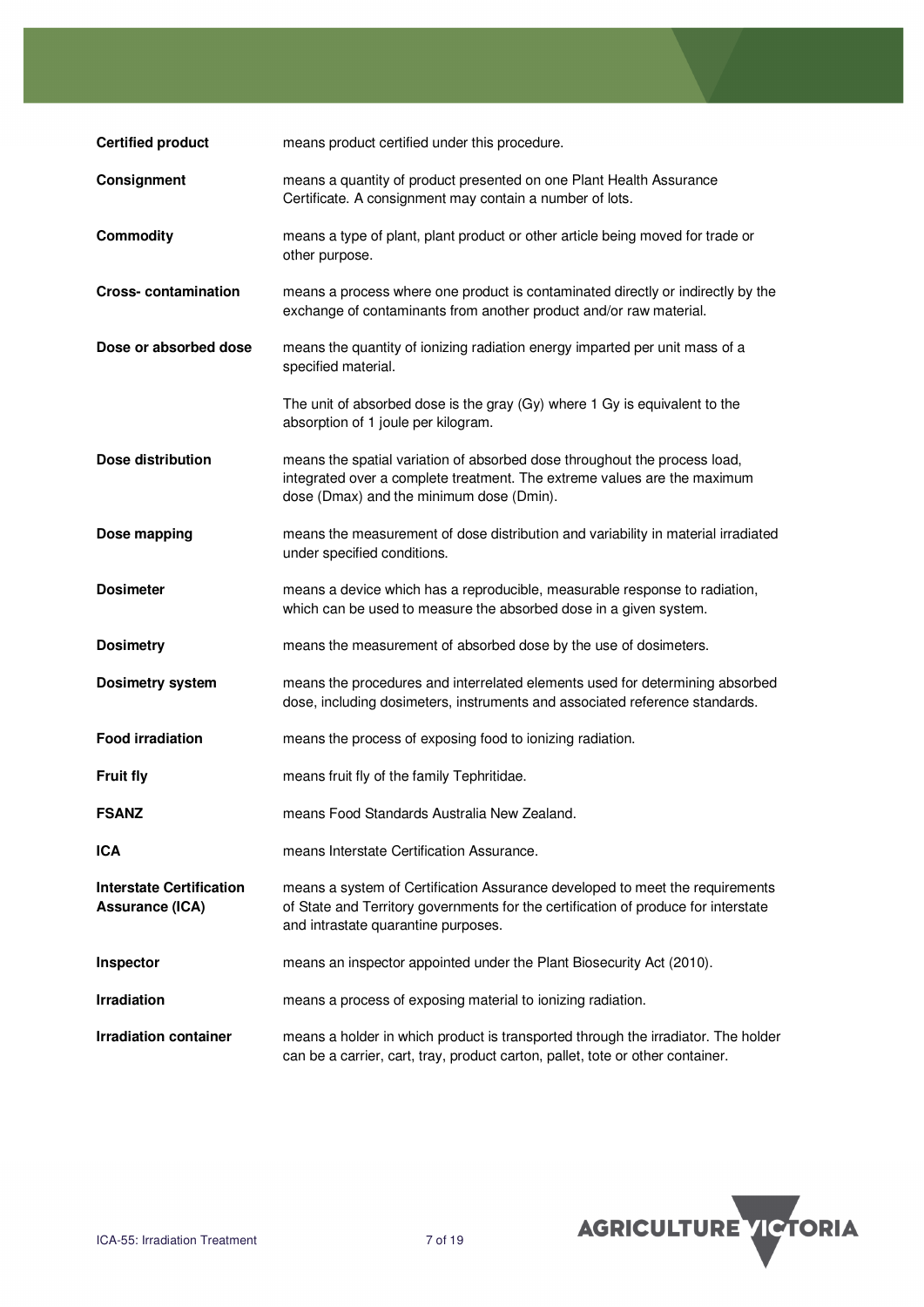| <b>Irradiation facility</b>                                | means an establishment where the irradiation process is performed. There are<br>different types of irradiation facilities depending on the irradiator type, the                                                                                    |  |
|------------------------------------------------------------|----------------------------------------------------------------------------------------------------------------------------------------------------------------------------------------------------------------------------------------------------|--|
|                                                            | radiation source, the conveyor system, and the operating mode.                                                                                                                                                                                     |  |
| <b>Irradiation operator</b>                                | means an individual who has undergone a training program approved by the<br>relevant nuclear regulatory authority.                                                                                                                                 |  |
| Irradiator                                                 | means the assembly of equipment and its housing where product is exposed to<br>ionizing radiation.                                                                                                                                                 |  |
| <b>ISO</b>                                                 | International Organisation for Standardisation.                                                                                                                                                                                                    |  |
| <b>ISPM</b>                                                | means International Standards for Phytosanitary Measures, produced by the<br>secretariat of the International Plant Protection Convention.                                                                                                         |  |
| <b>Loading configuration</b>                               | means defined arrangement of product placed in or on the irradiation container.<br>Dose mapping is carried out for a particular loading configuration and this<br>loading configuration is replicated to ensure consistent irradiation of product. |  |
| Lot                                                        | means a quantity of homogeneous product assembled for treatment at one place<br>at one time. A lot could consist of product from one or more<br>growers/blocks/properties.                                                                         |  |
| Nonconformance                                             | means a nonfulfillment of a specified requirement.                                                                                                                                                                                                 |  |
| <b>Pests</b>                                               | means fruit fly, mango seed weevil and other animals of the phylum Arthropoda<br>(excluding Lepidopteron that pupate internally).                                                                                                                  |  |
| <b>Phytosanitary measure</b>                               | means any legislation, regulation or official procedure having the purpose to<br>prevent the introduction and/or spread of quarantine pests, or to limit the<br>economic impact of regulated non-quarantine pests.                                 |  |
| <b>Plant Health Assurance</b><br><b>Certificate (PHAC)</b> | means certification issued by an Authorised Signatory of an accredited business.                                                                                                                                                                   |  |
| <b>Product</b>                                             | means fresh fruit and vegetables approved by Food Standards Australia New<br>Zealand (FSANZ) to be irradiated.                                                                                                                                     |  |
| <b>Radiation source</b>                                    | means a device that emits ionizing radiation.                                                                                                                                                                                                      |  |
| Radionuclide                                               | means a radioactive isotope of an element (e.g. cobalt-60 or cesium-137).                                                                                                                                                                          |  |
| <b>Regulated pest</b>                                      | means a quarantine pest or a regulated non-quarantine pest.                                                                                                                                                                                        |  |
| <b>Re-infestation</b>                                      | the renewed presence, in a commodity, of a living pest of the plant or plant<br>product concerned. Re-infestation includes re-infection.                                                                                                           |  |
| <b>Secure conditions</b>                                   | means secured in a manner that prevents pest infestation and/or re-infestation.                                                                                                                                                                    |  |
| <b>Treatment</b>                                           | means an official procedure for the killing, inactivation or removal of pests, or for<br>rendering pests infertile or for devitalisation.                                                                                                          |  |

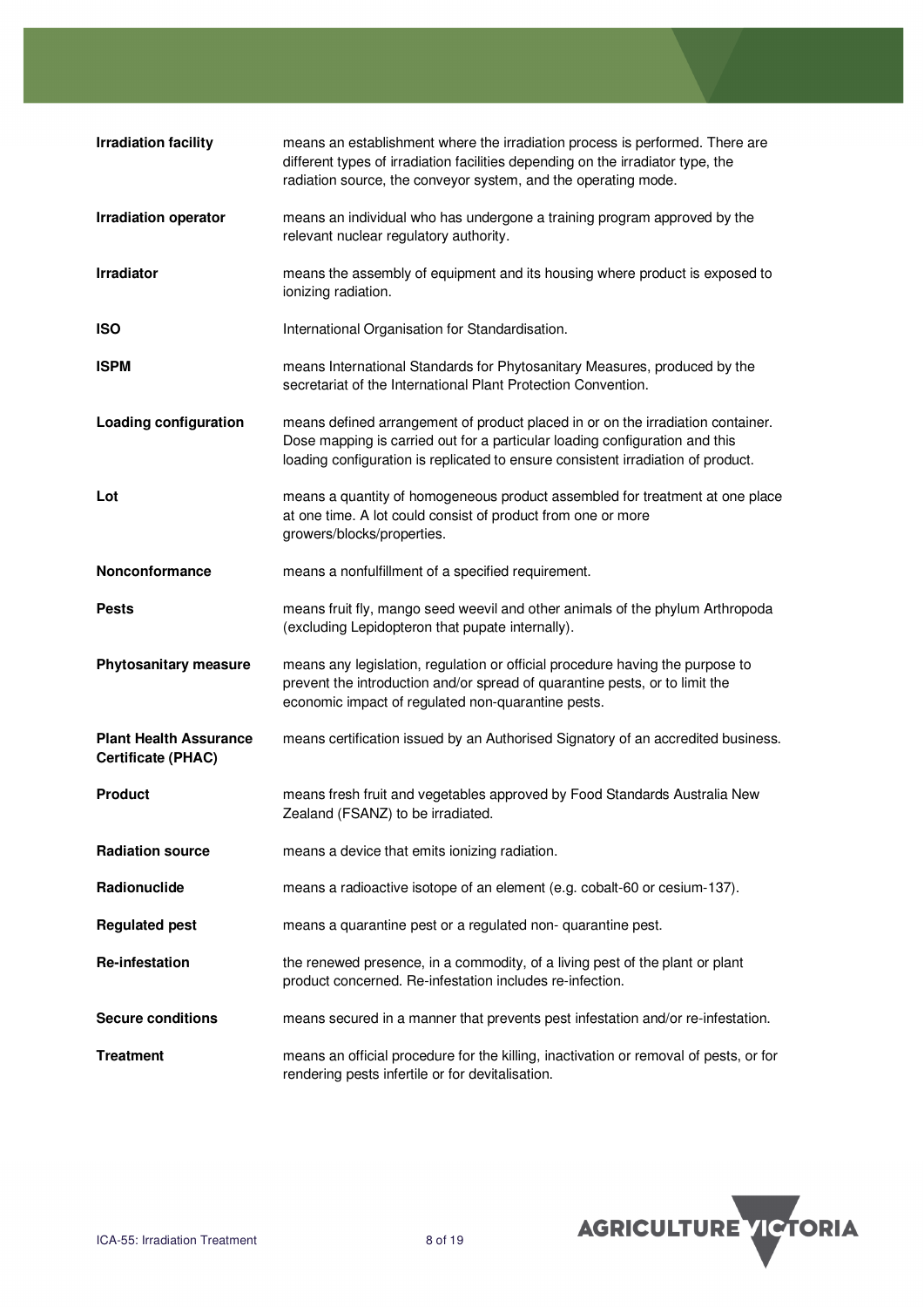# **5 Responsibility**

The position titles used reflect responsibilities of staff under this arrangement. These positions may not be present in all businesses, or different titles may be used for staff who carry out these responsibilities. One person may carry out the responsibilities of more than one position.

The **Certification Controller** is responsible for:

- representing the business during audits and other matters relevant to ICA accreditation;
- ensuring the business has current accreditation for an Interstate Certification Assurance arrangement under this Operational Procedure;
- training staff in their responsibilities and duties under this Operational Procedure;
- ensuring the business and its staff comply with their responsibilities under this Operational Procedure;
- ensuring that all irradiation treatment of product certified under the business's ICA arrangement is carried out in accordance with this Operational Procedure;
- ensuring all irradiation treatments are performed by a qualified Irradiation Operator (refer 6);
- ensuring the irradiation facility has been approved by the relevant nuclear regulatory Authority (as applicable) (refer 7.1);
- ensuring the irradiation source records are maintained (refer 7.1.2)
- ensuring the Irradiation Operator has carried out maintenance in accordance with this Operational Procedure (refer 7.1.3);
- ensuring equipment and calibration records are maintained (refer 7.2).

The **Irradiation Operator** is responsible for:

- ensuring irradiation treatments of product are conducted in accordance with this Operational Procedure (refer 6 and 7.6);
- ensuring dose mapping and dosimetry are conducted in accordance with this Operational Procedure (refer 7.3 and 7.4);
- ensuring the maintenance plan is conducted in accordance with the Operational Procedure (refer 7.1.3);
- ensuring records of treatment are maintained (refer 7.8)
- ensuring nonconforming produce is managed in accordance with the Operational Procedure (refer 7.7).

#### The **Product Receival Officer** is responsible for:

- ensuring product receival records are maintained (refer 7.5.1);
- identifying and controlling treated and untreated product at the facility (refer 7.5.2).

#### The **Authorised Dispatcher** is responsible for:

- ensuring all packages covered by an Assurance Certificate issued by the business are identified (refer 7.10.1);
- maintaining copies of all Assurance Certificates issued by the business under the ICA arrangement (refer 9.1).

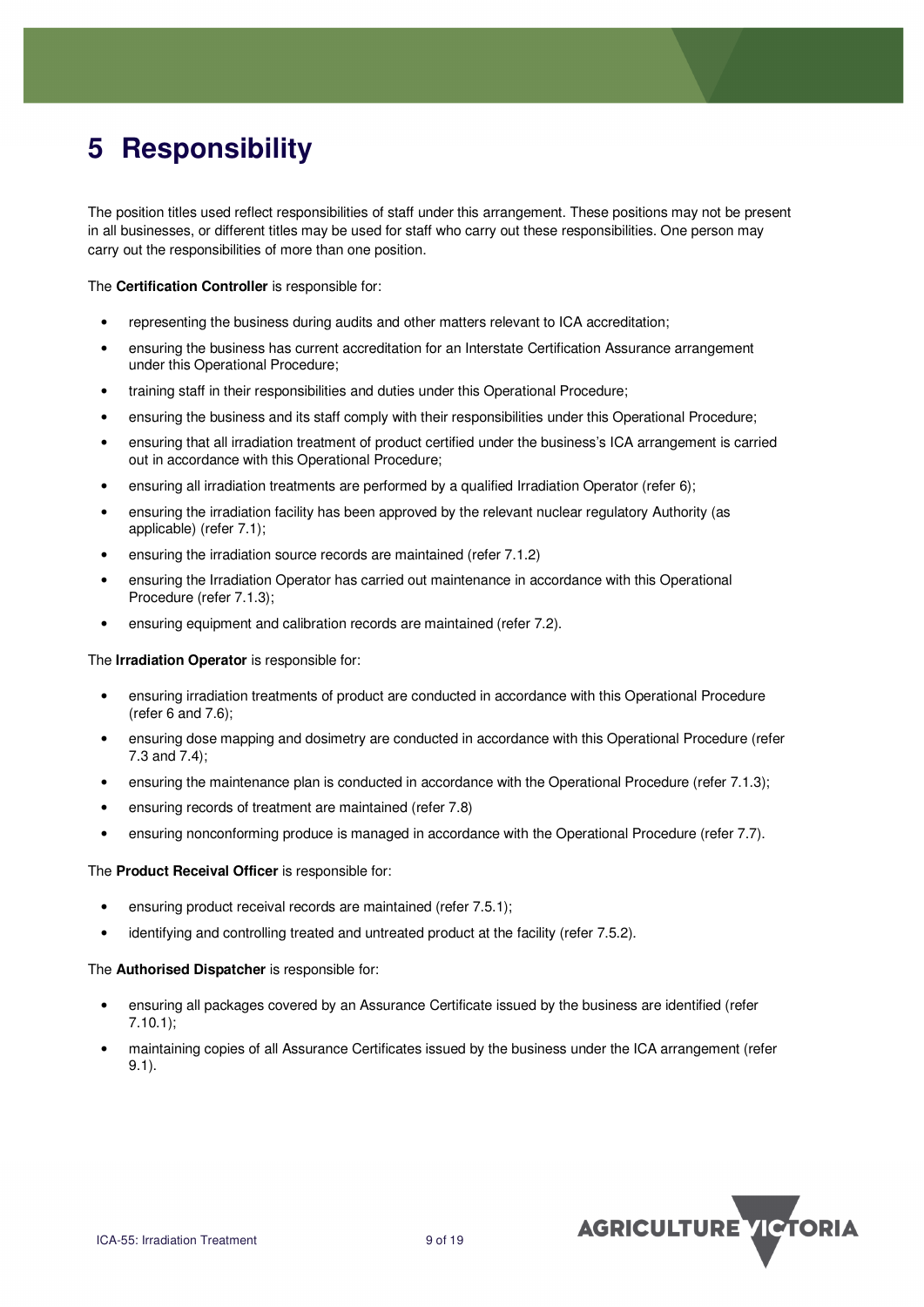The **Authorised Signatory** is responsible for:

• ensuring prior to signing and issuing an Assurance Certificate, that produce covered by the certificate has been prepared in accordance with the business's ICA arrangement, and the details on the certificate are true and correct in every particular (refer 7.10.3).

## **6 Requirement**

Fresh fruit and vegetables certified under this Operational Procedure must be approved by FSANZ to be irradiated and must be treated in accordance with the following requirements:

- Minimum absorbed dose of 150 Gy for fruit flies of the family Tephritidae (Diptera Tephritidae)
- Minimum absorbed dose of 300 Gy for Mango Seed Weevil (Stemochetus mangiferae)
- Minimum absorbed dose of 400 Gy for all pests of the phylum Arthropoda (excluding Lepidopteron that pupate internally).

All irradiation treatments must be carried out by an appropriately qualified Irradiation Operator.

Irradiation facilities operating under this Operational Procedure must comply with all relevant requirements of the local, state and Commonwealth government, environmental and workplace health and safety authorities.

Irradiation sterilises or prevents further life cycle development of the target pest. The use of a pest sterilisation dose, rather than a pest mortality dose, has been adopted as an international standard to ensure that products are exposed to the minimum dose possible in consideration of food safety standards, while still meeting phytosanitary requirements.

The Department of Jobs, Precincts and Regions and interstate quarantine authorities maintain the right to inspect at any time certified product and to refuse to accept a certificate where product is found not to conform to specified requirements.

Some product may not be suited to irradiation treatments. Businesses applying irradiation treatments should check with experienced persons for any available information. Testing of small quantities is recommended.

Following the required treatments in this procedure does not absolve the business from the responsibility of ensuring that treated product does not exceed the maximum dose specified by FSANZ Standard 1.5.3 Irradiation of Food.

## **7 Procedure**

### 7.1 Irradiation Facility Requirements

The Certification Controller shall maintain documentary evidence that the irradiation facility has current approval by the relevant nuclear regulatory authority. An irradiation facility consists of an irradiator, receival and dispatch areas, storage areas for irradiated and non-irradiated products, conveyor systems, safety systems and the infrastructure for personnel and facility services including record control.

Each irradiation facility under this Operational Procedure must:

- be able to provide doses within limits specified and prescribed for phytosanitary requirements; and
- be designed to provide segregated storage for irradiated and non-irradiated products and prevent cross contamination and post treatment re-infestation.

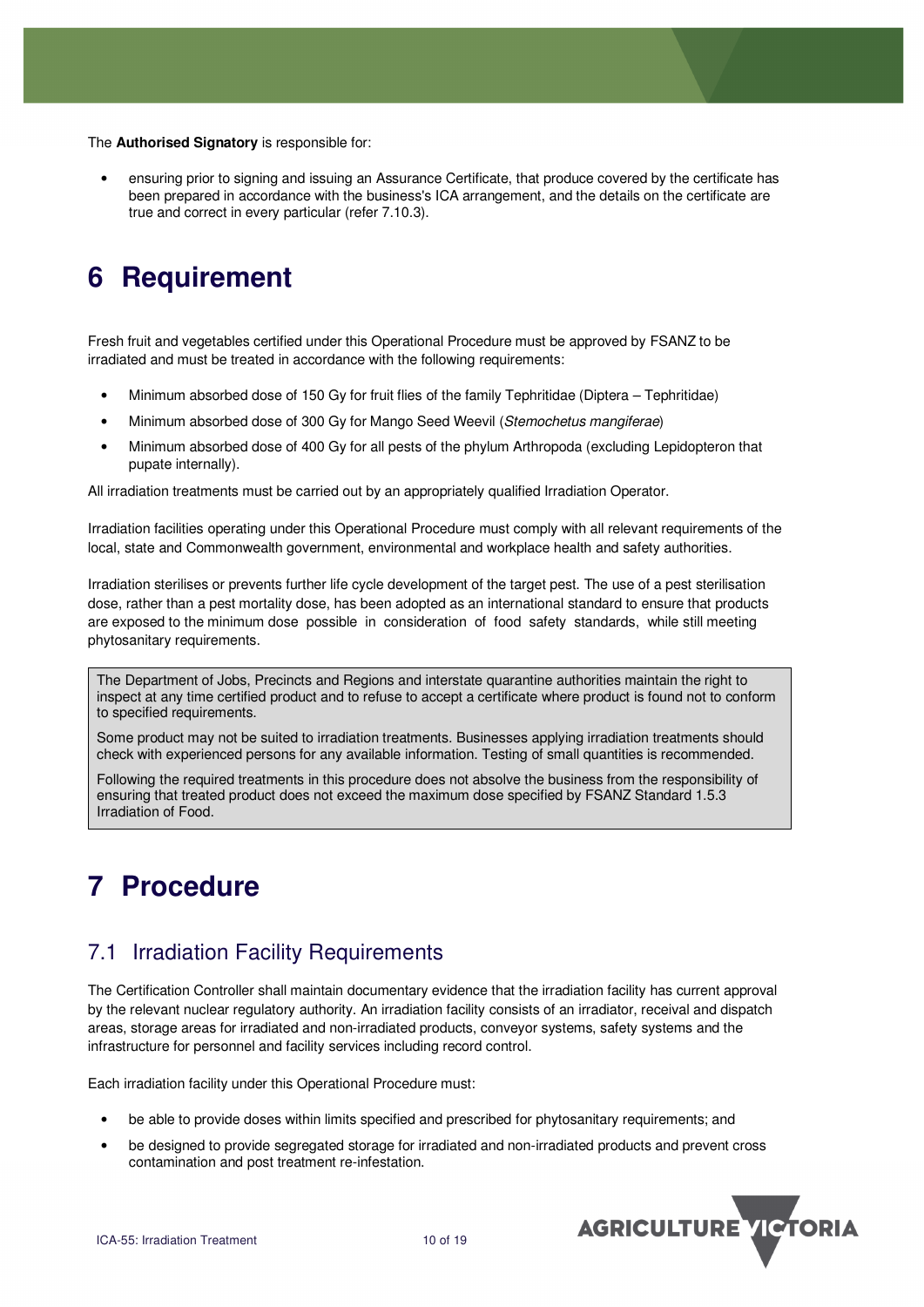The irradiator shall provide for the safe and reliable radiation processing and includes the source of radiation and associated mechanisms together with the conveyor, safety devices and biological shield.

### **7.1.1 Facility Plan**

Each irradiation facility that irradiates produce for certification under this procedure must maintain a facility plan which includes the following details:

- the street address of the facility;
- the location of the irradiator in the facility;
- the dimensions, materials and construction of the irradiator container(s);
- the means provided for the segregation of non-irradiated produce from irradiated produce;
- the conveyor path(s) and the range of conveyor speed; and
- the manner of operating and maintaining the irradiator and any associated conveyor system.

### **7.1.2 Radiation Source**

The business shall not exceed the maximum energy level for the purpose of food irradiation set by FSANZ. The Certification Controller shall maintain records that specify the radiation source (e.g. gamma) and in the case of Xrays or electron beams, the energy of radiation shall be specified.

For a gamma irradiation irradiator, the Certification Controller shall maintain records that provide the following details:

- the type of radionuclide, its activity, and source geometry;
- the means of indicating the position of the gamma source;
- the means of returning the gamma source to the storage position and ceasing convevor movement if the process control timer or the conveyor system fails; and
- the means of returning the gamma source to the storage position, and automatically ceasing conveyor movement or identifying affected product if the gamma source is not at its intended position.

For an electron beam or X-ray irradiator, the Certification Controller shall maintain records that provide the following details:

- the characteristics of the beam (electron or X-ray energy, and if applicable average beam current, dose rate, scan width and scan uniformity);
- for X-ray irradiators, the dimensions, materials and construction of the X-ray converter;
- the means of indicating that the beam and the conveyor system are operating;
- the means of ceasing irradiation if any failure of the conveyor occurs which affects the dose and product requirements; and
- the means of ceasing conveyor movement or identifying affected product if any fault in the beam occurs.

### **7.1.3 Irradiator and Irradiator Equipment Maintenance**

A maintenance plan (including preventive actions, procedures and records) shall be maintained by the business. Equipment shall not be used to treat product until all specified maintenance tasks have been satisfactory completed and recorded. The Certification Controller must record irradiator and irradiator equipment maintenance using an Irradiator and Irradiator Equipment Maintenance Plan Record (refer Attachment 2) or records which capture the same information.

The maintenance plan shall provide the following details:

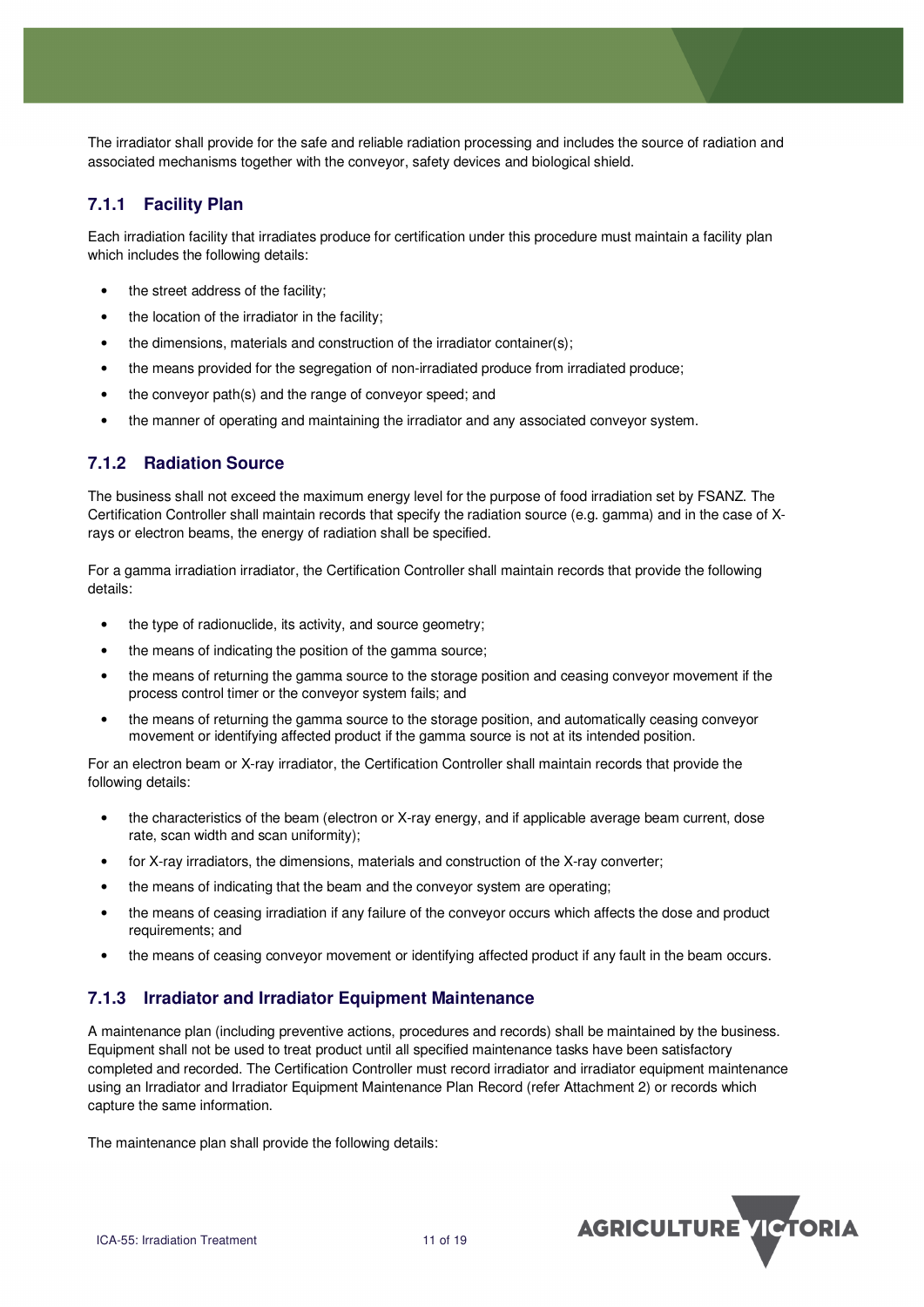- the accredited business name and address;
- the date of the maintenance task/routine check;
- the identification of the equipment that the maintenance task/routine check was performed on;
- actions taken to perform the maintenance task/routine check;
- intervals specifying when the maintenance/routine checks are performed; and
- the printed name and signature of the Irradiator Operator that conducted the maintenance task.

## 7.2 Equipment calibration and test

The Certification Controller shall maintain equipment calibration and test records for plant and equipment used in the irradiation process. Equipment shall not be used unless calibrated satisfactory and recorded. The Certification Controller must record equipment calibration using an Equipment Calibration and Test Record (refer Attachment 3) or records which capture the same information.

The calibration and test record shall provide the following details:

- the accredited business name and address;
- the date of the calibration and test;
- the identification of the equipment that the calibration was performed on:
- intervals specifying when the calibrations are performed; and
- the printed name and signature of the operator that conducted the calibration and test.

The Certification Controller shall ensure the dosimetry system is calibrated in accordance with international standards or appropriate national standards (e.g. Standard ISO/ASTM 51261 Guide for Selection and Calibration of Dosimetry Systems for Radiation Processing).

## 7.3 Dose Mapping

The Irradiation Officer shall perform dose mapping to establish the dose distribution within the product to demonstrate that the treatment consistently meets the prescribed requirements under defined and controlled conditions.

For dose mapping, the Irradiation Officer shall place sufficient dosimeters throughout the product that is to be passed through the irradiator. The positioning of the dosimeters will depend on the composition, density, configuration of the packaging and shape and or size of the product.

The variations in dose shall be determined by mapping the dose distribution in at least three process loads with the same product loading configuration and irradiation conditions.

The Irradiation Officer must record dose mapping using a Dose Mapping Record (refer Attachment 4) or records which capture the same information.

The dose mapping record shall provide the following details:

- the name and address of the accredited business:
- the time and date when the dose mapping occurred;
- the dimensions and packaging of the product;
- geometric packaging configuration;
- the loading pattern of the dose mapped product:

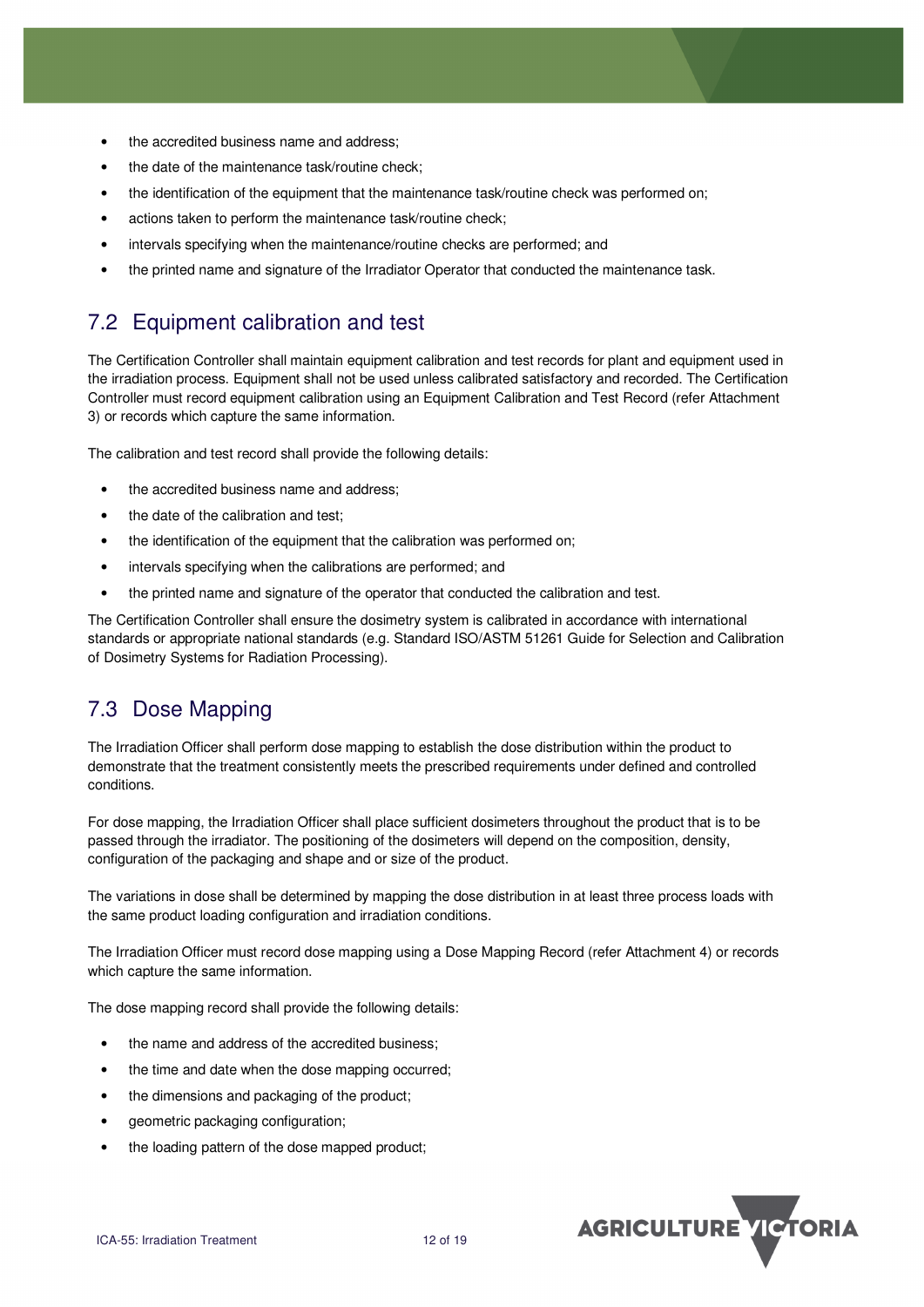- loading pattern of the irradiator around the source of pathway through the cell;
- the location of the dosimeters within the product;
- the type of dosimeter;
- the duration of irradiation:
- the minimum and maximum absorbed doses in the product; and
- the printed name and signature of the operator that conducted dose mapping.

The product dose mapping shall be repeated if changes are made, either in the facility or in an operation mode that could affect the magnitudes or locations of the maximum and minimum doses.

### 7.4 Dosimetry

The Irradiation Officer shall perform routine dosimetry to ensure that the specified dose is received by the product. Dosimeter(s) shall be placed, in the process load, at the predetermined maximum and minimum dose positions, or at a qualified reference dose location. Dosimetry shall be performed for each lot.

The Irradiation Officer shall record the minimum and maximum absorbed dose from the routine dosimetry using the Irradiation Treatment Record (refer 7.8) or records which capture the same information.

The Irradiation Officer shall ensure dosimetry is in accordance with international standards or appropriate national standards (ISO/ASTM 51275, ISO/ASTM 51276, ISO/ASTM 51538, ISO/ASTM 51607, ISO/ASTM 51631 and ASTM F1355-06).

### 7.5 Pre-Treatment

#### **7.5.1 Product receival**

The Product Receival Officer shall maintain a product receival record for quantifying product and maintaining product inventory throughout product receiving, loading, unloading, handling and release.

The product receival record shall provide the following details:

- product name, quantity and description;
- package dimensions, weight, shape, configuration and packaging;
- purpose of the irradiation treatment;
- information and necessary means of identifying the product to be irradiated; and
- required minimum absorbed dose.

Incoming product shall be logged and given a unique identification code related to each customer lot that will identify the lot at each step as the lot passes through the facility. The facility design and administrative procedures shall ensure that irradiated and non-irradiated products are segregated at all times.

#### **7.5.2 Identification and Control of Treated and Untreated Product**

The Product Receival Officer shall have procedures in place which prevent mixing of treated and untreated product at the facility.

Examples of acceptable methods of identifying the treatment status of treated and untreated product include:

• locating untreated product in a clearly identified area separate to treated product and maintaining separation until dispatch; or

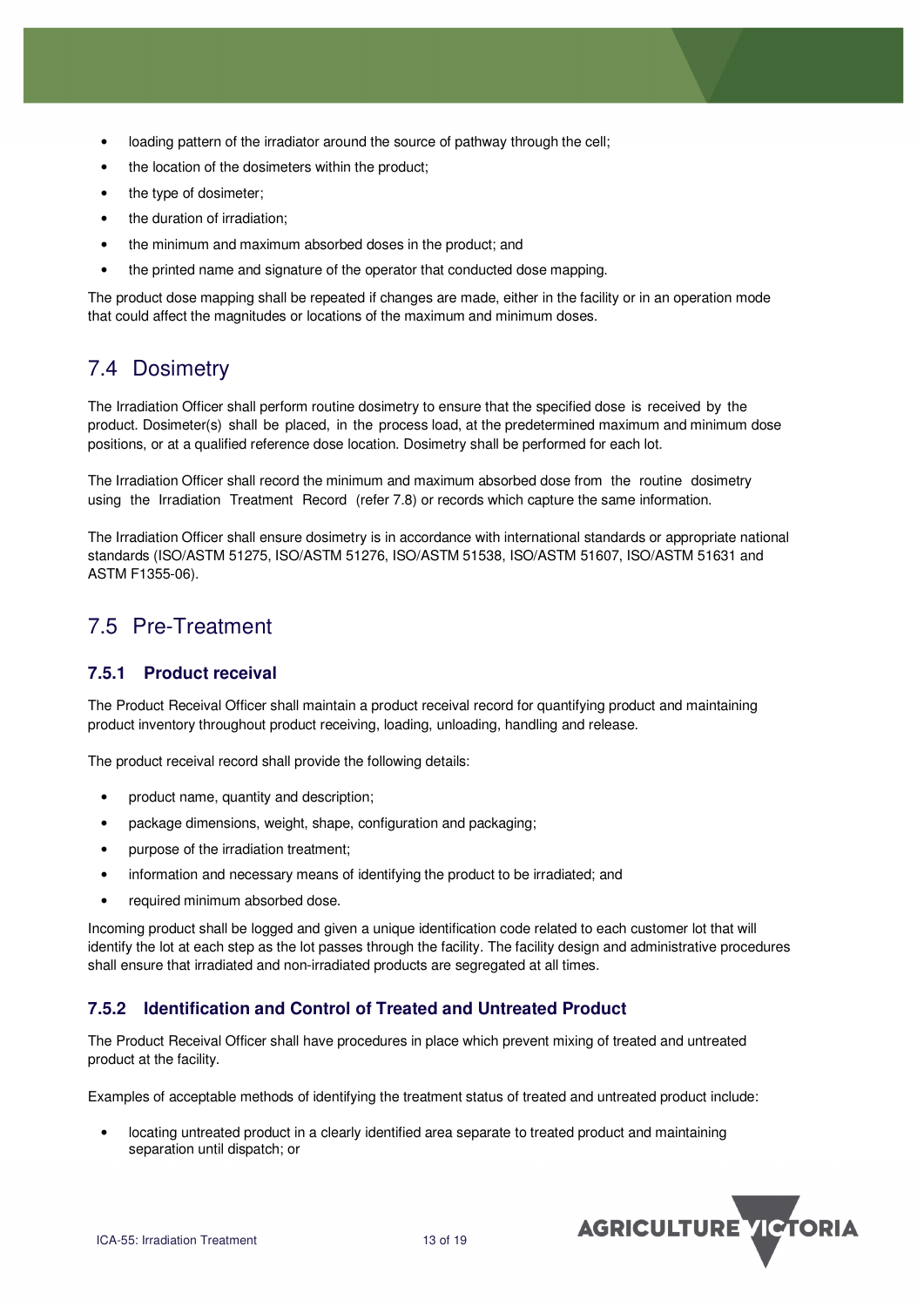• marking each package of treated product in a manner that clearly identifies the product as conforming to the requirements specified under this Operational Procedure (refer 7.10.1).

Other methods may be used provided they clearly identify, and segregate treated and untreated product.

## 7.6 Treatment

The Irradiation Operator shall ensure product to be irradiated is assembled in accordance with the specified packaging configuration established during dose mapping. The treatment procedure shall ensure that the minimum absorbed dose is attained throughout the product in accordance with the requirements specified in Section 6.

The Irradiation Operator shall record the minimum and maximum absorbed dose using the Irradiation Treatment Record (refer 7.8) or records which capture the same information.

The Irradiation Operator shall ensure irradiation treatment is in accordance with international standards or appropriate national standards (refer ISO/ASTM 51275, ISO/ASTM 51276, ISO/ASTM 51538, ISO/ASTM 51607, ISO/ASTM 51631 and ASTM F1355-06).

## 7.7 Nonconforming Product

Where the absorbed dose recorded during treatment does not meet FSANZ and/or quarantine requirements the following actions shall be taken by the Irradiation Operator:

- all product from the treatment lot shall be rejected for certification;
- all rejected product shall be isolated and clearly identified to prevent mixing with any other product;
- as soon as practicable and not more than one (1) working day from the time of detection, the nonconformance shall be reported to the Accrediting Authority so an investigation may be carried out to determine the cause and rectify any problems.

It is the responsibility of the Accredited Business to ensure non-conforming and rejected product does not breach the requirements specified by the FSANZ Standard 1.5.3 Irradiation of Food.

## 7.8 Treatment Records

The Irradiation Operator must record each irradiation treatment using an Irradiation Treatment Record (refer Attachment 5) or records which capture the same information.

Treatment records must identify:

- accredited business name;
- name and signature of the Irradiation Operator;
- description of goods:
- grower brand name or identifying marks;
- quantity treated;
- pest to be treated;
- radiation source;
- date of treatment:
- place of treatment;
- identification of treatment facility;

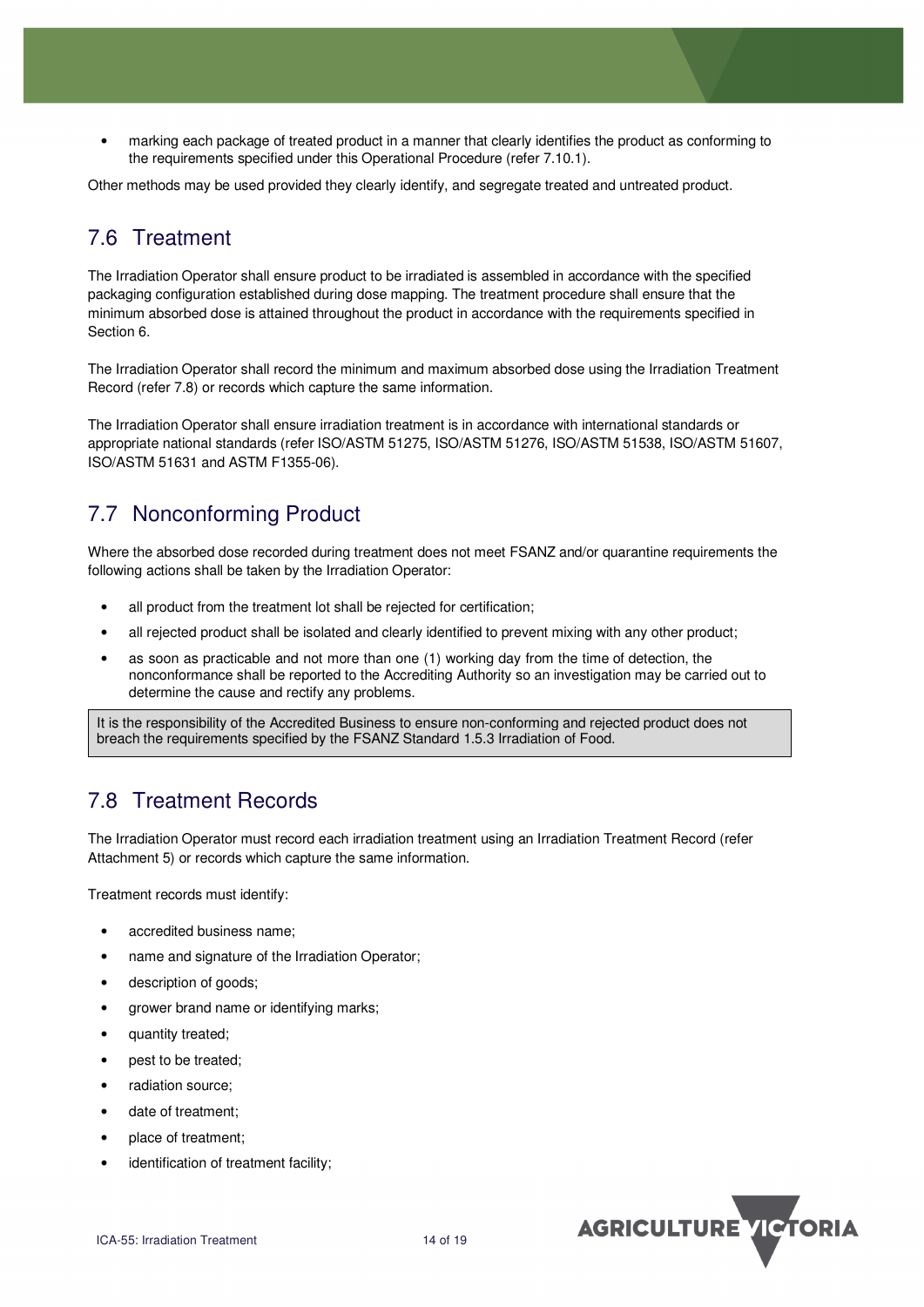- minimum and maximum absorbed dose (specified and actual);
- lot number;
- owner of the consignment if different from the grower's name; and
- any observed deviation from the treatment specification.

## 7.9 Post Treatment Security

Treated fruit shall be held for the minimum practical period after treatment before it must be secured against infestation.

Completed pallets shall be held for the minimum practical period before placing in secure conditions that prevent infestation.

Certified fruit must be transported from the facility in secure conditions which prevent infestation by fruit fly.

Secure conditions include:

- unvented packages;
- vented packages with the vents secured with gauze/mesh with a maximum aperture of 1.6 mm;
- fully enclosed under tarpaulins, hessian, shade cloth, mesh or other covering which provides a maximum aperture of 1.6 mm;
- shrink-wrapped and sealed as a palletised unit;
- fully enclosed or screened buildings, cold-rooms, vehicles or other facilities free from gaps or other entry points greater than 1.6 mm.

Fruit consigned to Tasmania must be transported in full container lots sealed prior to transport, or as lesser container lots in accordance with the requirements of (a), (b) or (d) above.

Where consignments are transported to Tasmania as full container lots, the seal number must be included in the Brand Name or Identifying Marks section of the Assurance Certificate covering the consignment (refer Attachment 1).

Where consignments are transported in vented packages that are sealed as a palletised unit in accordance with (d) above, the business must secure the top layer of the pallet by applying a continuous band of tape over the shrink wrap and have applied to the tape in waterproof ink the signature of an Authorised Signatory, the number of the Plant Health Assurance Certificate covering the consignment and the date of treatment.

### 7.10 Dispatch

#### **7.10.1 Package Identification**

The Authorised Dispatcher shall ensure that each package of certified product is marked in indelible and legible characters of at least 5 mm, with:

- the Interstate Product number of the business that operates the approved facility in which the product was treated;
- the words "MEETS ICA 55"; and
- the date (or date code) on which the product was treated

prior to the issuance of an Assurance Certificate by the business under this Operational Procedure.

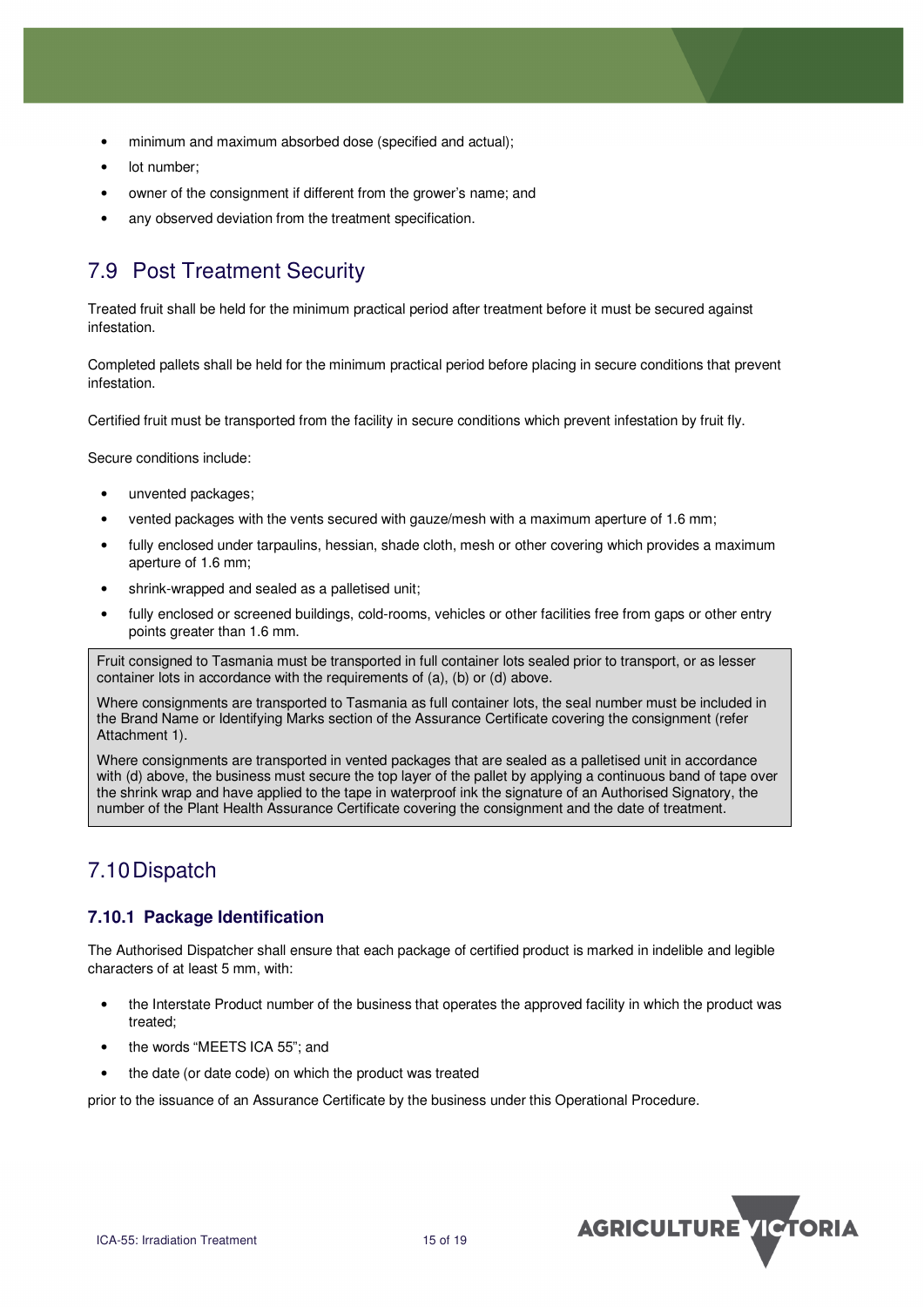### **7.10.2 Package Labelling**

The labelling of packages must comply with Food Standard Australia New Zealand Standard 1.5.3. Irradiation of Food (Issue 53).

Packages may be marked prior to irradiation treatment, however any packages containing product that has not been treated in accordance with the requirements of this Operational Procedure or FSANZ Standard 1.5.3 must have package identification removed or obscured.

### **7.10.3 Assurance Certificates**

The Authorised Dispatcher shall ensure an Assurance Certificate is completed and signed by an Authorised Signatory of the business prior to dispatch of the consignment from the facility to a market requiring certification for irradiation.

Assurance Certificates shall be in the form of a Plant Health Assurance Certificate. A completed example is shown as Attachment 1.

Individual Assurance Certificates shall be issued to cover each consignment (i.e. a discrete quantity of product transported to a single consignee at one time) to avoid splitting of consignments.

Assurance Certificates shall be completed, issued and distributed in accordance with PSW-02 Guide for Completion of Plant Health Assurance Certificates.

#### **7.10.4 Assurance Certificate Distribution**

The **original** (yellow copy) must accompany the consignment.

The **duplicate** (white copy) must be retained by the business.

## **8 Accreditation**

In order to become accredited, the Application for Accreditation must be signed and returned. The application form includes the terms and conditions applying to this agreement.

### 8.1 Application for Accreditation

A business seeking accreditation for an ICA arrangement under this procedure must make an application for accreditation at least 10 working days prior to the intended date of commencement of certification of produce.

### **8.1.1 Required application documents**

A business may apply for accreditation by lodging a completed application package which must include the following documents:

- a fully completed Application for Accreditation form; and
- proof of business registration.

Failure to provide any of the above documentation may result in delays to your application for accreditation.

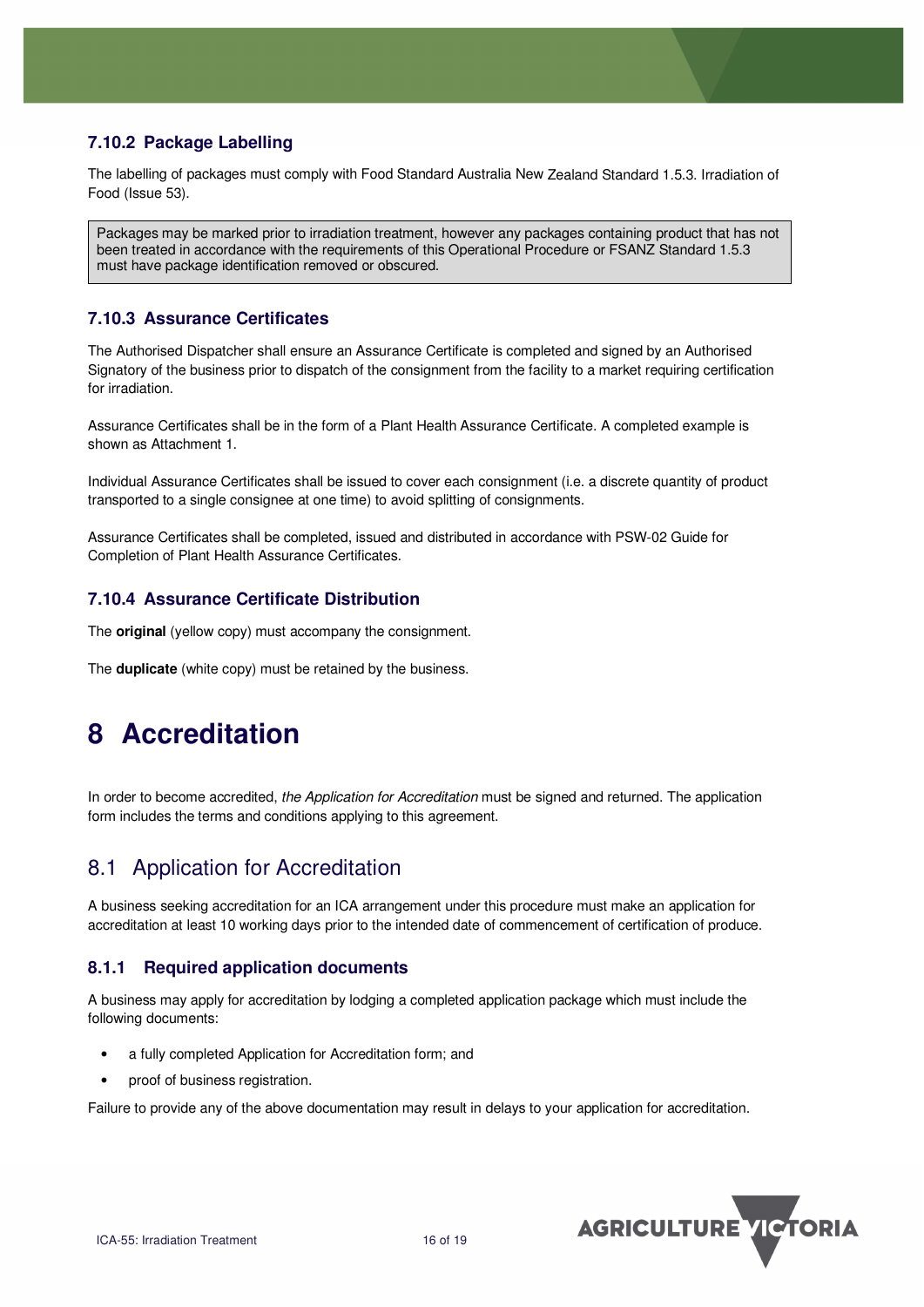## 8.2 Audit process

### **8.2.1 Initial audit**

Prior to accrediting a business, an Authorised Inspector shall conduct an initial audit of the business to verify the system is implemented and capable of operating in accordance with the requirements of this ICA procedure, and the system is effective in ensuring compliance with the specified requirements of the arrangement.

On completion of a successful initial audit, applicants will be granted provisional accreditation and issued a Certificate of Accreditation.

### **8.2.2 Compliance Audits**

Compliance Audits are conducted to verify that the ICA system continues to operate in accordance with the requirements of this procedure. Compliance audits are, wherever practical, conducted when the system is operating.

A compliance audit is conducted:

- within four (4) weeks of the initial audit and accreditation or issue of the first PHAC; and
- within twelve (12) weeks of the business being re-accredited; and
- in the case of a business operating for more than six (6) months of a year, between six (6) and nine (9) months after accreditation or re-accreditation.

Upon completion of a successful initial compliance audit, accreditation is granted to cover the current season, up to a maximum of twelve (12) months.

Random audits are conducted on a selected number of accredited businesses each year. Random audits may take the form of a full compliance audit, or audits of limited scope to sample certified produce, ICA system records or ICA system documentation.

Unscheduled compliance audits may be conducted at any time to investigate reported or suspected nonconformances.

### **8.2.3 Re-Accreditation**

Accredited businesses are required to re-apply for accreditation each year the business seeks to operate under the arrangement. Businesses seeking re-accreditation must lodge a renewal application prior to accreditation lapsing, or if accreditation has lapsed, prior to commencing further certification of produce under the arrangement.

A compliance audit is conducted within twelve (12) weeks of the business applying for re-accreditation each year.

A compliance audit is conducted between six (6) and nine (9) months after the date of re-accreditation for an arrangement that operates for more than six (6) months of the year.

## 8.3 Certificate of Accreditation

An accredited business will receive a Certificate of Accreditation detailing the facility location, procedure, scope (type of produce covered) and period of accreditation. This Certificate of Accreditation will also detail which interstate markets the business is permitted to send to.

The business must maintain a current Certificate of Accreditation and make this available on request by an Authorised Inspector.

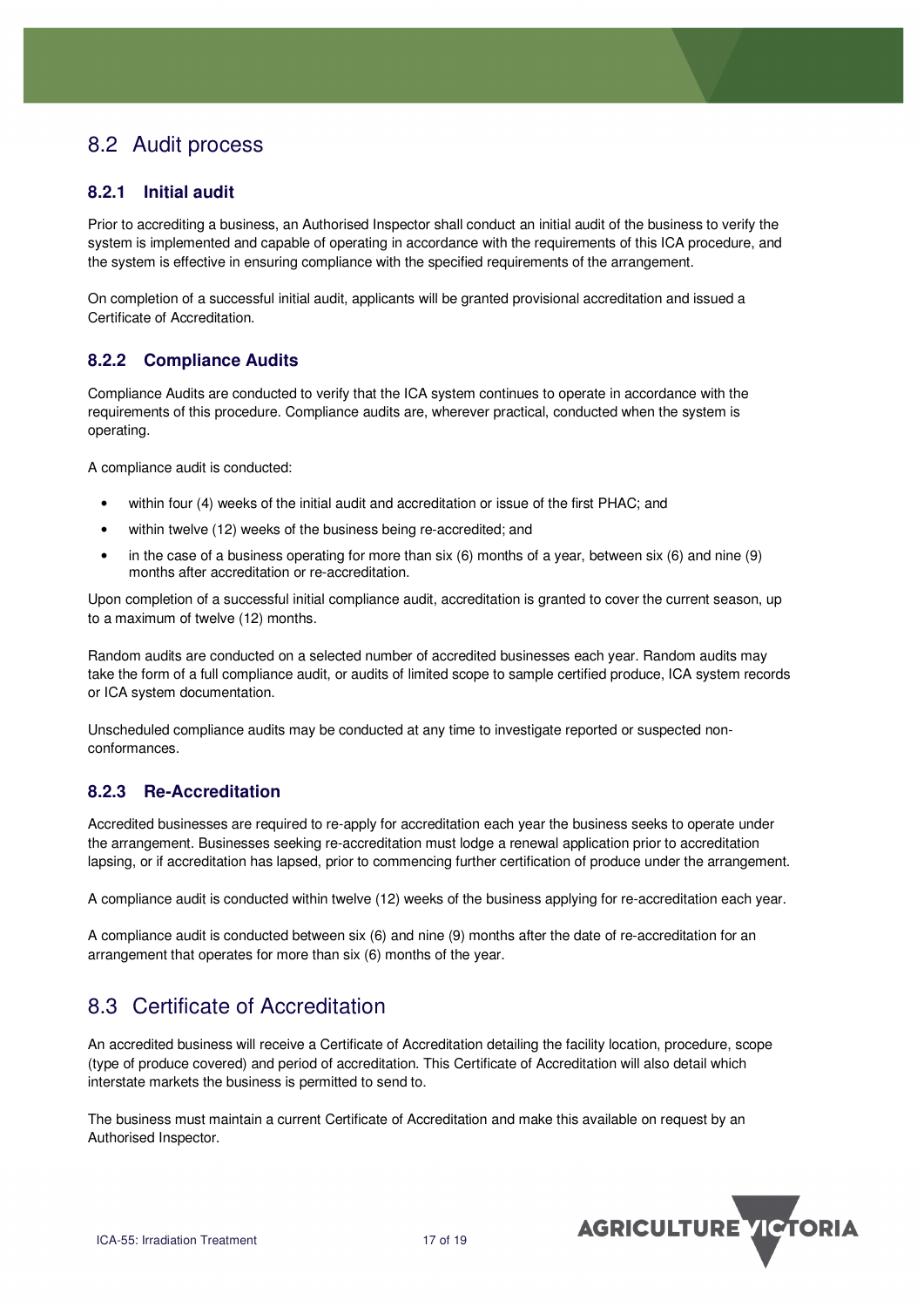A business may not commence or continue certification of produce under this arrangement unless it is in possession of a valid and current Certificate of Accreditation for the procedure and produce type covered by the Assurance Certificate.

## 8.4 Non-conformances and Sanctions

#### **8.4.1 Non-conformances**

Audits are regularly undertaken to evaluate the effectiveness of implementation requirements. If, in the opinion of the auditor, there is evidence indicating that there has been a failure to meet one or more accreditation requirements, the auditor may raise a Non-conformance Report (NCR). Actions required to address the nonconformance shall be discussed and recorded on the NCR.

If the integrity of the accreditation has been significantly compromised, the non-conformance may provide grounds for the suspension or cancellation of the accreditation and prosecution.

### **8.4.2 Incident Reports**

Incident Reports may be raised by interstate quarantine authorities to report the detection of a non-conformance in produce certified under this arrangement. An investigation into the incident shall be conducted and findings reported back to the originator.

If the integrity of the accreditation has been significantly compromised, the incident may provide grounds for the suspension or cancellation of the accreditation and prosecution.

### **8.4.3 Suspension and Cancellation**

Agriculture Victoria may suspend or cancel an accreditation when an accredited business is found, for example, to have:

- obtained accreditation through the provision of false or misleading information;
- not paid fees owing to Agriculture Victoria;
- contravened a requirement that compromises the integrity of the arrangement; and
- not rectified a non-conformance.

Any action taken by Agriculture Victoria to suspend or cancel an accreditation shall be provided in writing to the business. This shall also provide guidance on the lodgement of a written appeal requesting that the decision be reviewed.

#### **8.4.4 Prosecution**

Businesses found to be operating contrary to the Act may be liable for prosecution.

## 8.5 Charging Policy

The business will be charged for all audit and investigation activities and an annual accreditation fee.

A fee will be charged for all scheduled audits conducted. Unannounced audits will not be charged. Agriculture Victoria can be contacted for a schedule of fees.

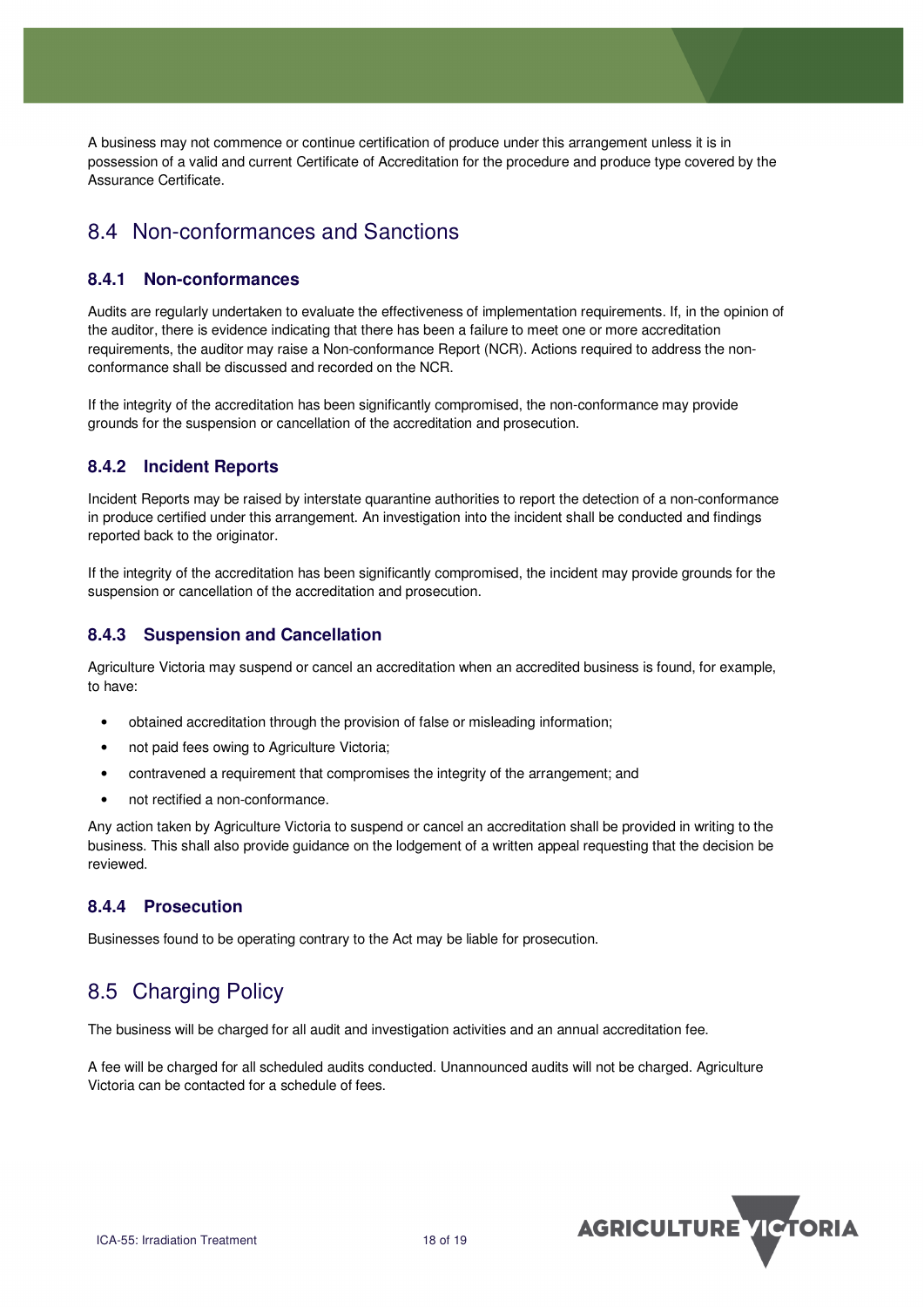## **9 Records and Document Control**

## 9.1 ICA System Records

The business shall maintain the following records:

- a copy of each Plant Health Assurance Certificate issued by the business (refer 7.10.4 Attachment 1);
- Irradiator and Irradiatory Equipment Maintenance Plan (refer Attachment 2);
- Equipment Calibration and Test Record (refer Attachment 3);
- Dose Mapping Record (refer Attachment 4); and
- Irradiation Treatment Record (refer Attachment 5).

ICA system records shall be retained for a period of at least 24 months from completion, or until the next compliance audit of the ICA arrangement, whichever is the later.

ICA system records shall be made available on request by an Authorised Inspector.

## 9.2 ICA System Documentation

The business shall maintain the following documentation:

- a copy of the business's current endorsed Application for Accreditation;
- a copy of the current endorsed Authorised Signatory forms;
- a current copy of this Operational Procedure;
- a current Certificate of Accreditation;
- a current Facility Plan (refer 7.1.1)
- evidence that the facility has current approval from a relevant nuclear authority (refer 7.1);
- evidence of the irradiation source used at the facility (refer 7.1.2); and
- evidence of the product receival system implemented at the facility (refer 7.5.1).

ICA system documentation shall be made available on request by an Authorised Inspector.

## **10 Attachments**

| Attachment 1 | Plant Health Assurance Certificate (PSE-040)                          |
|--------------|-----------------------------------------------------------------------|
| Attachment 2 | Irradiator and Irradiator Equipment Maintenance Plan Record (PSF-459) |
| Attachment 3 | Equipment Calibration and Test Record (PSF-456)                       |
| Attachment 4 | Dose Mapping Record (PSF-457)                                         |
| Attachment 5 | Irradiation Treatment Record (PSF-458)                                |

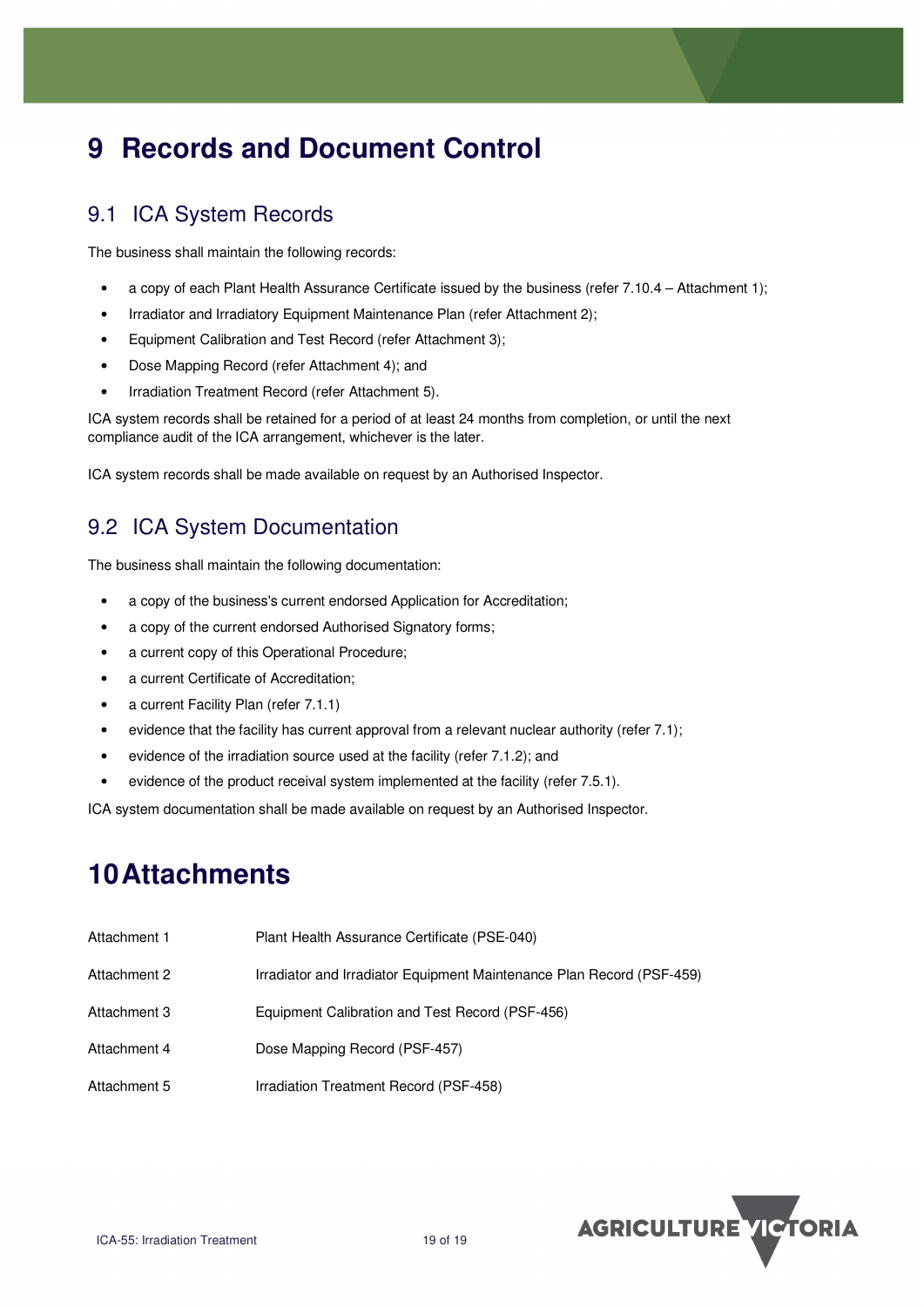# **Plant Health Assurance Certificate**

**Consignment details** (please print) **Centificate details** (please print)

#### **Consignor**

Name **ABC PTY LTD**

Address **STORE 21, STREET ROAD, MELBOURNE, VIC 3000**

#### **Consignee**

Name **TOMATO PRODUCE**

Address **221 PRODUCE ROAD, ADELAIDE, SA**

**Reconsigned to** (splitting consignments or reconsigning whole consignments)

Name

Address

| `artificato detaile (please printi |  |  |
|------------------------------------|--|--|

| <b>IP Number</b> | <b>Facility number Procedure</b> |               |
|------------------|----------------------------------|---------------|
| V9999            | 01                               | <b>ICA-55</b> |

**Accredited business that prepared the produce** 

Name **ABC PTY LTD**

Address **STORE 21, STREET ROAD, MELBOURNE, VIC 3000**

**Grower or Packer** 

Name **ABC PTY LTD**

Address **STORE 21, STREET ROAD, MELBOURNE, VIC 3000**

**Other facilities supplying produce** 

**Brand name OR identifying marks** (as marked on packages) | Date OR date code (as marked on packages) **ABC PRODUCE 12/09/2018**

| <b>Number of</b><br>packages | Type of packages (e.g. trays,<br>cartons) | <b>Type of produce</b> | <b>Authorisation for split</b><br>consignment |  |
|------------------------------|-------------------------------------------|------------------------|-----------------------------------------------|--|
| 20                           | cartons                                   | mangoes                |                                               |  |
|                              |                                           |                        |                                               |  |
|                              |                                           |                        |                                               |  |
|                              |                                           |                        |                                               |  |
|                              | H                                         |                        |                                               |  |
|                              |                                           |                        |                                               |  |
| <b>Treatment details</b>     |                                           |                        |                                               |  |

**Treatment details** 

| <b>Treatment</b><br>date | <b>Treatment</b>   | <b>Chemical</b> (active ingredient) | Concentration / duration and<br>temperature |
|--------------------------|--------------------|-------------------------------------|---------------------------------------------|
| 15/08/2019               | <b>Irradiation</b> |                                     | 150Gy                                       |
|                          |                    |                                     |                                             |
|                          |                    |                                     |                                             |
|                          |                    |                                     |                                             |

**Additional certification / Codes** 

**Declaration:** I, an Authorised Signatory of the accredited business that prepared the plants or plant products described above, hereby declare that the plants or plant products have been prepared in the business' approved facility in accordance with the business' Certification Assurance arrangement and that the details shown above are true and correct in every particular. I acknowledge that it is an offence under the **Plant Biosecurity Act 2010** to issue assurance certificates without being accredited and/or to make false statements in certificates and declarations.

| <b>Authorised Signatory (print name)</b> | <b>Signature</b> | <b>Date</b> |  |  |
|------------------------------------------|------------------|-------------|--|--|
| A. Signature                             | A. Sign          | 15/08/2019  |  |  |



PSE-040 Version 1.0 (August 2019) Original (Yellow) – Consignment Copy Duplicate (White) – Business Copy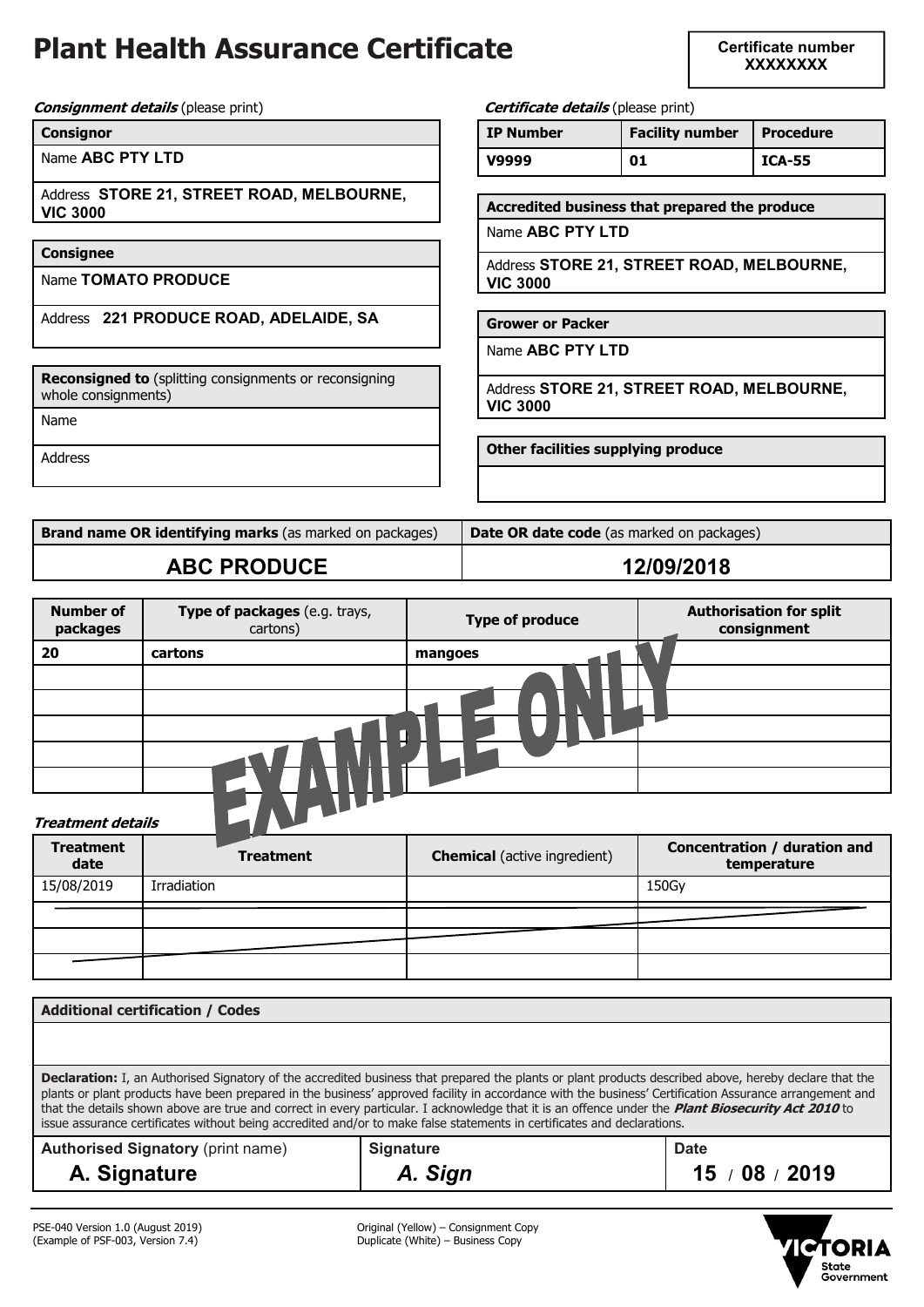# **IRRADIATOR AND IRRADIATOR EQUIPMENT MAINTENANCE PLAN RECORD**

| Accredited Business Name and<br>Address:   |                                                                                            |                                                                | Interstate Produce No.:                                                      | $\mathsf{V}$                                                                                |
|--------------------------------------------|--------------------------------------------------------------------------------------------|----------------------------------------------------------------|------------------------------------------------------------------------------|---------------------------------------------------------------------------------------------|
| Date of Maintenance Task/<br>Routine Check | Identification of Equipment that the<br>Maintenance Task/Routine Check<br>was Performed on | Actions Taken to Perform the<br>Maintenance Task/Routine Check | Intervals Specifying<br>When Maintenance/<br>Routine Checks are<br>Performed | Printed Name and Signature of<br>Irradiator Operator that Conducted<br>the Maintenance Task |
|                                            |                                                                                            |                                                                |                                                                              |                                                                                             |
|                                            |                                                                                            |                                                                |                                                                              |                                                                                             |
|                                            |                                                                                            |                                                                |                                                                              |                                                                                             |
|                                            |                                                                                            |                                                                |                                                                              |                                                                                             |
|                                            |                                                                                            |                                                                |                                                                              |                                                                                             |

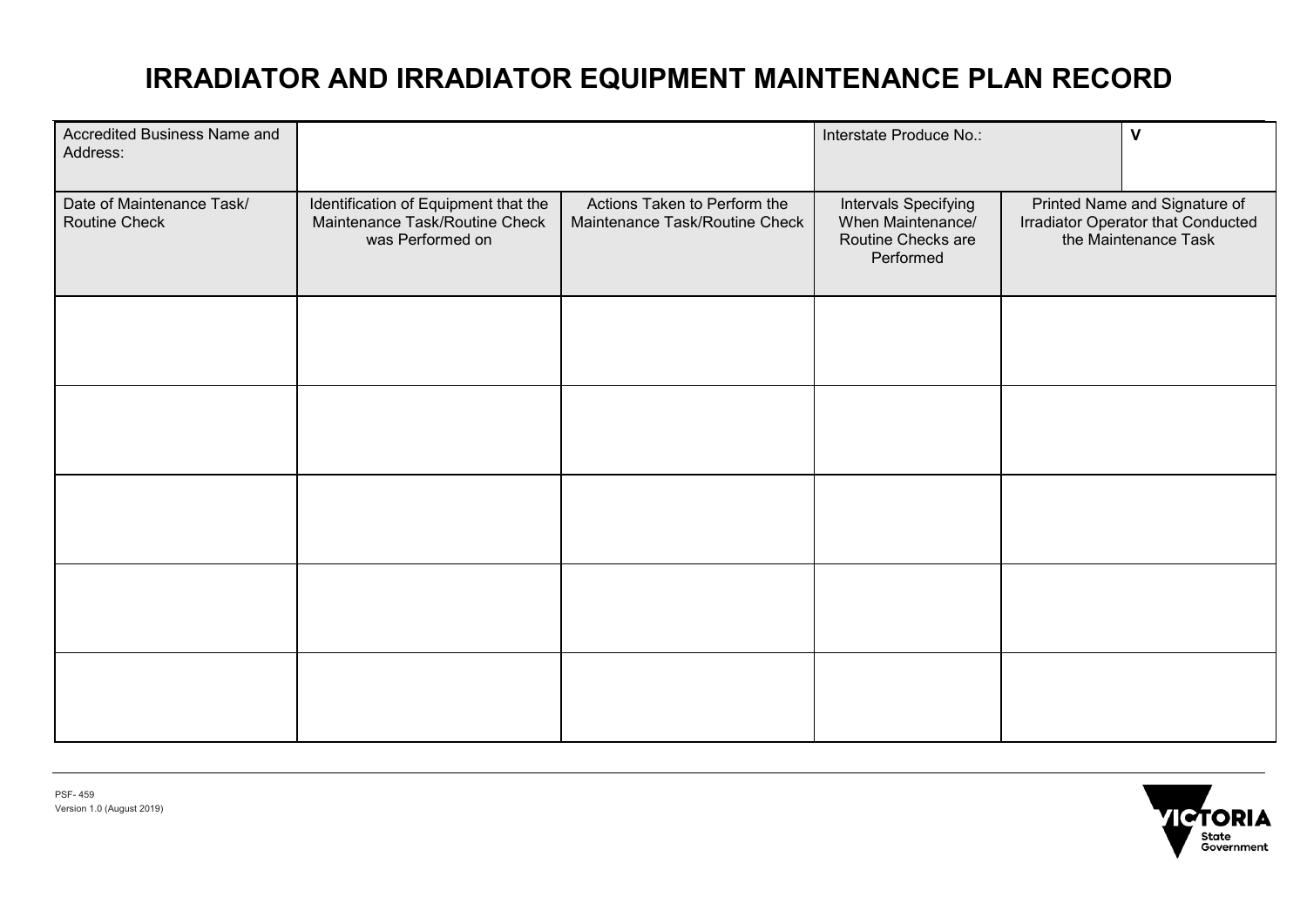# **EQUIPMENT CALIBRATION AND TEST RECORD**

| Accredited Business Name and Address: |                                                                      |                                                         | Interstate Produce No.: | $\mathbf v$                                                                      |
|---------------------------------------|----------------------------------------------------------------------|---------------------------------------------------------|-------------------------|----------------------------------------------------------------------------------|
| Date of Calibration and Test          | Identification of Equipment that the<br>Calibration was Performed on | Intervals Specifying when Calibrations are<br>Performed |                         | Printed Name and Signature of<br>Operator that Conducted the<br>Maintenance Task |
|                                       |                                                                      |                                                         |                         |                                                                                  |
|                                       |                                                                      |                                                         |                         |                                                                                  |
|                                       |                                                                      |                                                         |                         |                                                                                  |
|                                       |                                                                      |                                                         |                         |                                                                                  |
|                                       |                                                                      |                                                         |                         |                                                                                  |

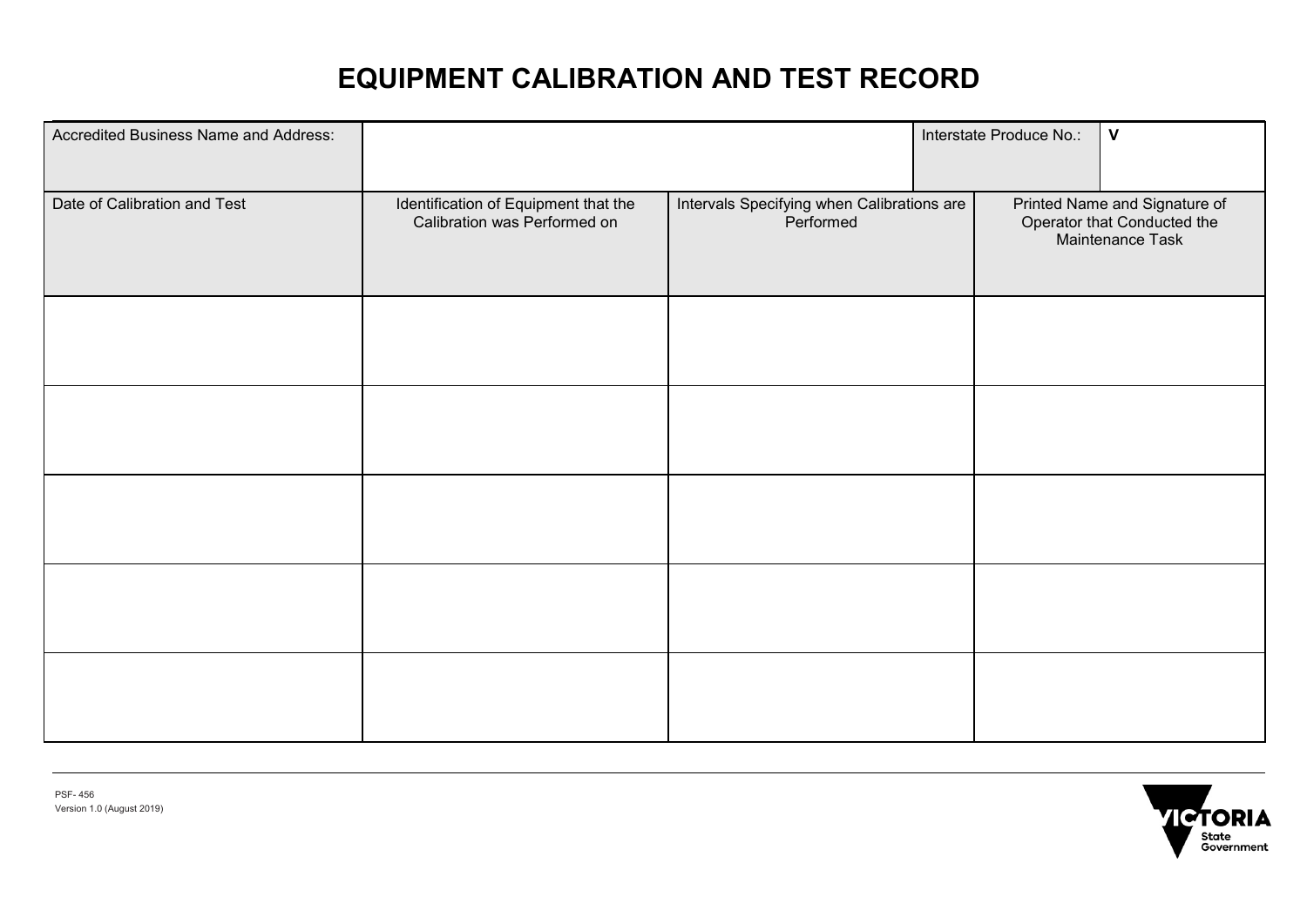# **DOSE MAPPING RECORD**

| <b>Accredited Business Name</b><br>and Address:   |                                                     |                                         |                                                               |                                                                                                |                                             |                      |                            | Interstate<br>Produce No.:                 | $\mathbf v$                                                                            |
|---------------------------------------------------|-----------------------------------------------------|-----------------------------------------|---------------------------------------------------------------|------------------------------------------------------------------------------------------------|---------------------------------------------|----------------------|----------------------------|--------------------------------------------|----------------------------------------------------------------------------------------|
| Time and Date<br>when Dose<br>Mapping<br>Occurred | <b>Dimensions</b><br>and<br>Packaging<br>of Product | Geometric<br>Packaging<br>Configuration | Loading Pattern<br>of the Product<br>Within the<br>Irradiator | Loading Pattern<br>of the Irradiator<br>Around the<br>Source of<br>Pathway Through<br>the Cell | Location of<br>dosimeters<br>within product | Type of<br>dosimeter | Duration of<br>Irradiation | Minimum and<br>Maximum<br>Absorbed<br>Dose | Printed Name and<br>Signature of the<br>Operator that<br>Conducted the<br>Dose Mapping |
|                                                   |                                                     |                                         |                                                               |                                                                                                |                                             |                      |                            |                                            |                                                                                        |
|                                                   |                                                     |                                         |                                                               |                                                                                                |                                             |                      |                            |                                            |                                                                                        |
|                                                   |                                                     |                                         |                                                               |                                                                                                |                                             |                      |                            |                                            |                                                                                        |
|                                                   |                                                     |                                         |                                                               |                                                                                                |                                             |                      |                            |                                            |                                                                                        |



PSF- 457 Version 1.0 (August 2019)